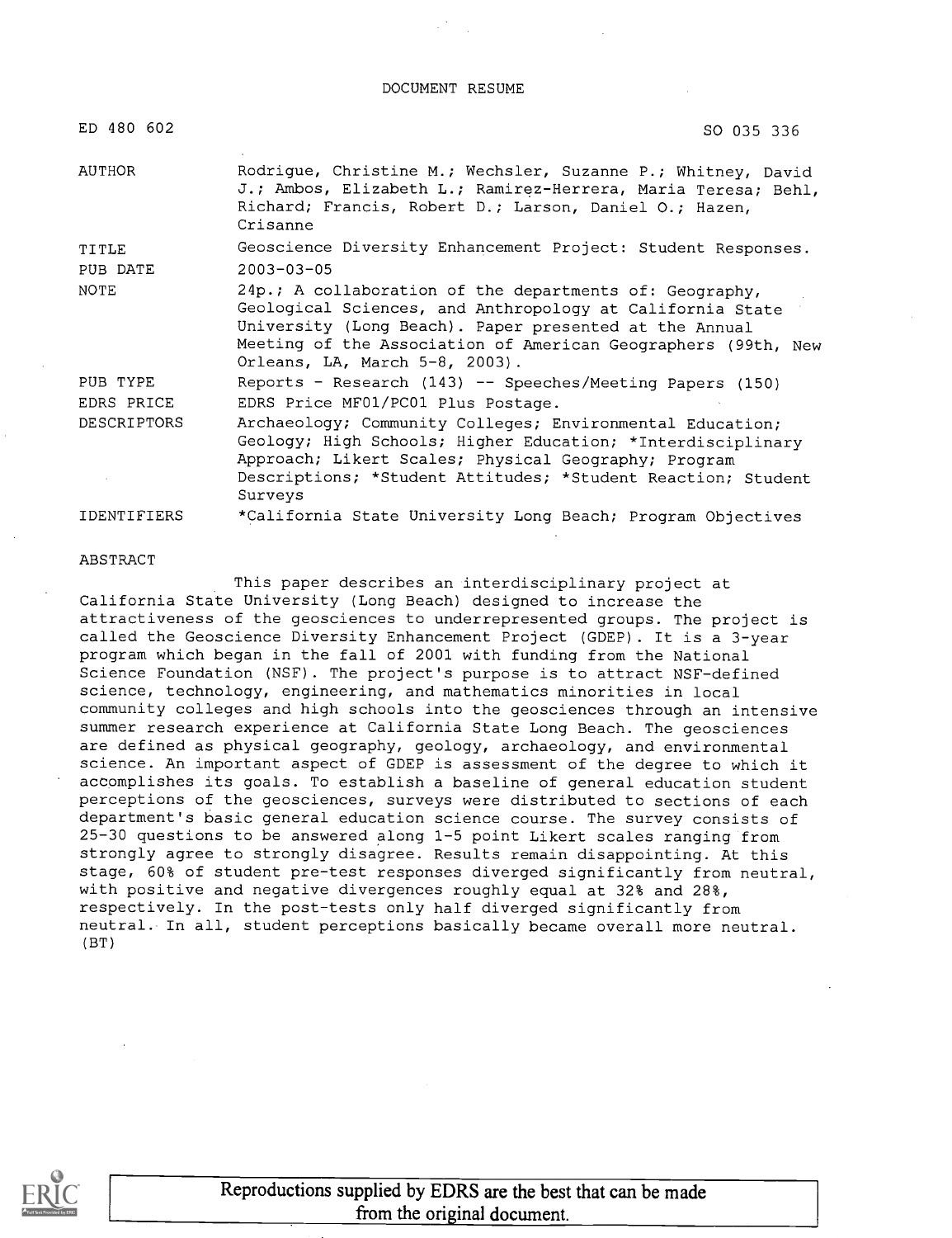



[ Attachment 1 ]

# Geoscience Diversity Enhancement Project: Student Responses

#### Association of American Geographers New Orleans, 5 March 2003

#### Geoscience Diversity Enhancement Project

A collaboration of the departments of:

Geography, Geological Sciences, and Anthropology California State University Long Beach, CA 90840

# Introduction

 $\overline{\mathbf{C}}$ 

This paper describes an innovative interdisciplinary project at California State University, Long Beach, which is designed to increase the attractiveness of the geosciences to underrepresented groups. The program is called the Geoscience Diversity Enhancement Project, or GDEP. [Attachment 2] This is a three year program, which began in the fall of  $\bullet$  2001, with funding from the National Science Foundation's Opportunities to Enhance Diversity in Geosciences program. The purpose of this \$852,000 project is to attract NSFdefined Science, Technology, Engineering, and Math minorities in local community colleges and high schools into the geosciences through an intensive summer research experience at California State University, Long Beach. The geosciences are defined as physical geography, geology, archaeology, and environmental science.

[Attachment 3 ] GDEP represents a uniquely harmonious team effort among faculty investigators in the departments of Geography, Geological Sciences, and Anthropology. At CSULB these three departments are housed in two different colleges, the College of Liberal Arts (where Geography and Anthropology are based) and the College of Natural Sciences and Mathematics (where Geological Sciences can be found). In addition, GDEP includes a faculty member from the Department of Psychology, who serves as a program evaluator, PERMISSION TO REPRODUCE AND

DISSEMINATE THIS MATERIAL HAS BEEN GRANTED BY

 $C$ - $10$ . 1001.  $\mu$ 



TO THE EDUCATIONAL RESOURCES<br>\_\_INFORMATION CENTER (ERIC)

2

# k.) INFORMATION CENTER (ERIC) - BEST COPY AVAILABLE

U.B. DEPARTMENT OF EDUCATION Office of Educational Research and Improvement EDUCATIONAL RESOURCES INFORMATION

- CENTER (ERIC)<br>This document has been reproduced as<br>received from the person or organization<br>originating it.
- 0 Minor changes have been made to improve reproduction quality.
- Points of view or opinions stated in this document do not necessarily represent official OERI position or policy.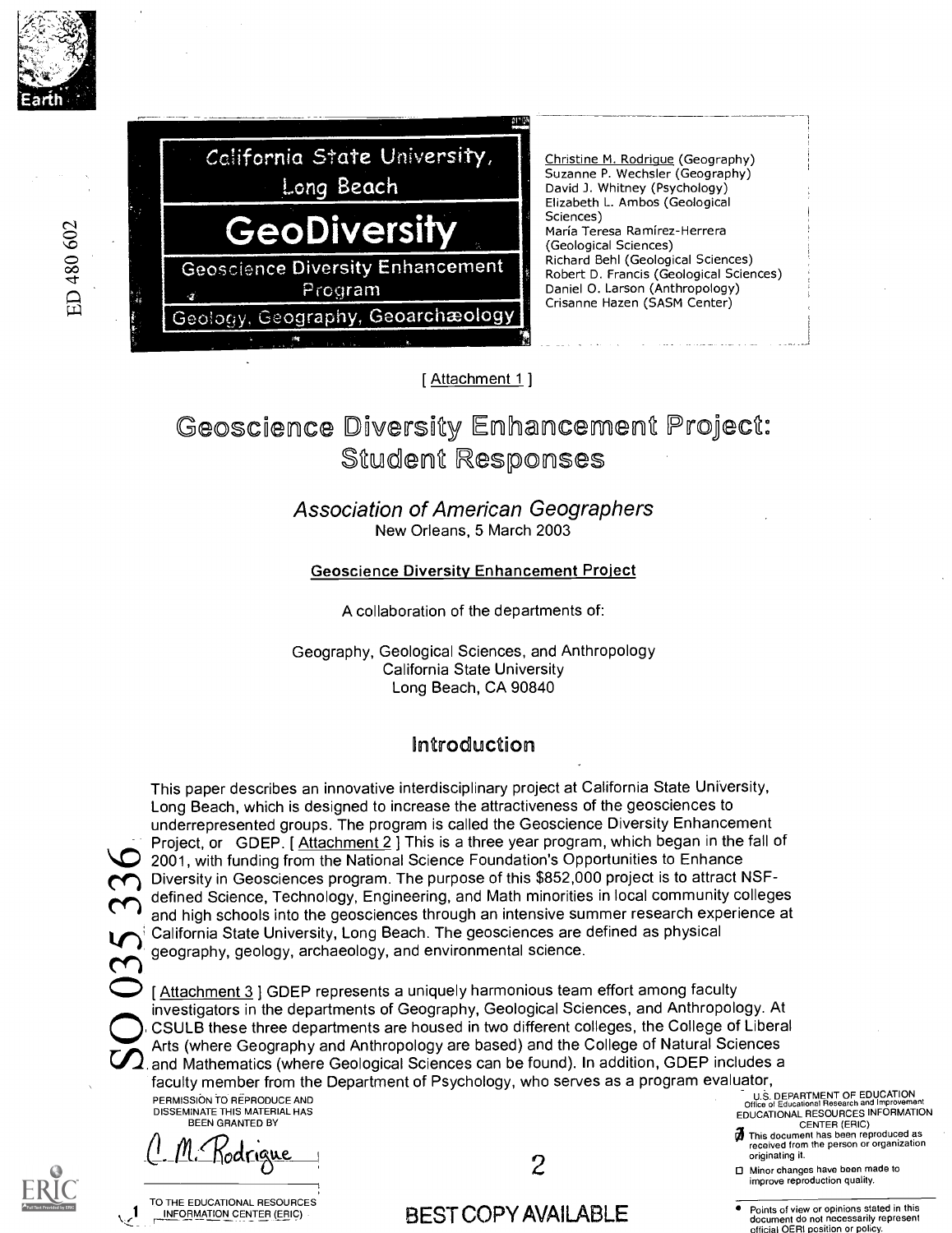and a staff member from the Student Access to Science and Math Center, who manages the community college and high school students brought to CSULB as GDEP interns and Foundation employees. These interns are nominated by five local community college partners and the Long Beach Unified School District. GDEP, then, requires rather elaborate institutional support and coordination in order to carry out its interdisciplinary and outreach goals. Above all, GDEP is committed to closing the gap between community demographics and the CSULB student deomographics in the three geoscience disciplines. [Attachment 4] ] This table shows the disconnect between community and geoscience demographics that led to this effort to intervene.

## GDEP Goals

[ Attachment 5 ] The goals of GDEP are to increase the number of underrepresented students who have had educational and research experiences in the geosciences. GDEP is meant to establish a seamless transition of underrepresented students in local community colleges and high schools into four-year universities in general and CSULB in particular. GDEP systematically increases the visibility of geography, geology, and archaeology in local community colleges and high schools, particularly emphasizing the exciting fieldwork common in those disciplines, the many attractive jobs available in them, and the kinds of educational preparation students need to be competitive for those jobs and further studies. GDEP does this, not only through its summer student research immersion experience but through campus visits by CSULB GDEP faculty and staff. An additional goal is to increase GDEP faculty research output and involve community college and high school faculty in this research. This is meant to improve the level of geoscience education in all our classes and thereby increase the attractiveness of the geoscience majors to non-GDEP students in our courses. The hope is that underrepresented students will not only transfer to CSULB or other four year institutions but will major in one of the geosciences and retain their interest through graduation, if not graduate school.

# GDEP Operations

[Attachment 6] Each summer, the CSULB GDEP faculty loosely define field and lab based research projects and then refine them with their community college and high school faculty collaborators. The assessor, too, runs a survey and focus group based project. [ Attachment 7 ] All faculty commit five weeks of full-time work with GDEP, distributed over the eight weeks of full-time work for which the students are paid and held responsible. All student participants must prepare poster presentations of their research and give them at a culminating on-campus student research symposium (the campus holds a symposium for a number of somewhat similar research immersion programs in various science disciplines). They are encouraged to give posters at regional science conferences as well, for which travel and registration moneys are provided from GDEP.

[Attachment 8] In summer 2002, we ran seven GDEP research projects. These covered quite a diverse range, given the varied interests of the three disciplines involved. There were three geological projects focussed on local sedimentary and structural geology of both marine and terrestrial environments and a tectonic geomorphology project in Mexico. Two projects focussed on geoarchaeological prospecting in Malibu Creek State Park and on the Channel Islands, which each involved an archaeologist, a geologist, and a geographer. [ Attachment 9 ] A seventh project involved students with the ongoing chaparral fire hazard

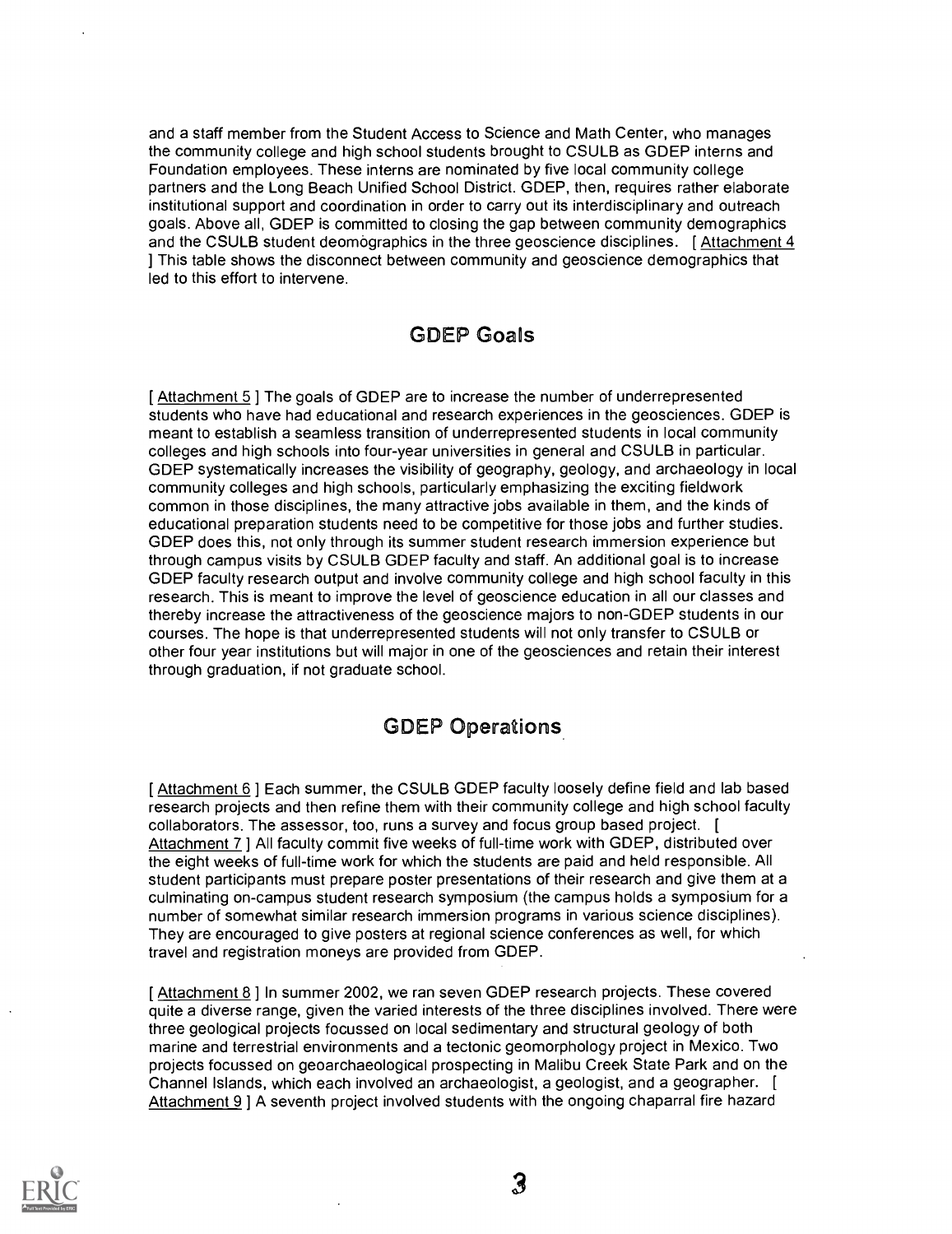analyses of the NASA Regional Earth Science Applications Center housed in the Department of Geography.

[ Attachment 10 ] In addition to lab and field work on these seven projects, the student participants were also provided a program of on-campus workshops and off-campus tours designed to enhance their research and study skills, give them new and highly sought skills in presentation techniques and web design, ensure that they understood field and lab safety requirements, expose them to GIS, GPS, and remote sensing, and introduce them to the ethics of scientific work.

#### GDEP Assessment

[ Attachment 11 ] A very important aspect of GDEP is assessment of the degree to which it accomplishes its goals. To that end, one of the assessment projects involved establishment of a baseline of general education student perceptions of the geosciences. This entailed surveys distributed to sections of each department's basic general education science course. These surveys were administered at the beginning of each class to establish how students viewed the geosciences before having taken the introductory course and then at the end of the semester to see how the course had affected their perceptions. The survey consists of 25-30 questions to be answered along 1-5 point Likert scales ranging from strongly agree to strongly disagree. [ Attachment 12 ]The first round of these ongoing surveys were conducted at CSULB during the spring of 2002, before any of the GDEP faculty had gone through the first GDEP summer. In the pre-test, three-fourths of student answers to the questions diverged significantly from a neutral answer of 3 (though rarely as much as 1 point away). Roughly half their answers indicated positive feelings towards the geosciences and a quarter were negative. The post-tests showed a slight but non-significant increase in positive perceptions.

GDEP plans to administer these surveys over the three years of the project to see if faculty participation in GDEP summer activities will affect their teaching enough to produce significant improvement in non-GDEP student perceptions of the geosciences in their classes. The surveys were, accordingly, readministered in Fall 2002, but only in geography were both pre- tests and post-tests completed.

[ Attachment 13 ] Results remain disappointing at this stage. Sixty percent of student prettest responses diverged significantly from neutral, with positive and negative divergences roughly equal at 32% and 28%, respectively. In the post-tests, only half diverged significantly from neutral, with positive divergences down slightly to 30% and negative divergences down a bit more, to 20%. In all, student perceptions basically became overall more neutral. We hope to improve these results and are in the process of doing pre-test and post-test surveys in the classes of participating community college and high school faculty.

[ Attachment 14 ] Those students who participated in GDEP activities were the subject of more intense and more qualitative assessments. Dave Whitney conducted pre- GDEP focus groups with the 7 students who started GDEP of the 8 students originally selected. He then conducted post-GDEP focus groups with the 5 students who completed the program, and then they participated in a debriefing session with all faculty after the culminating poster session.

[ Attachment 15 ] The students strongly commended the opportunities they had to work one-

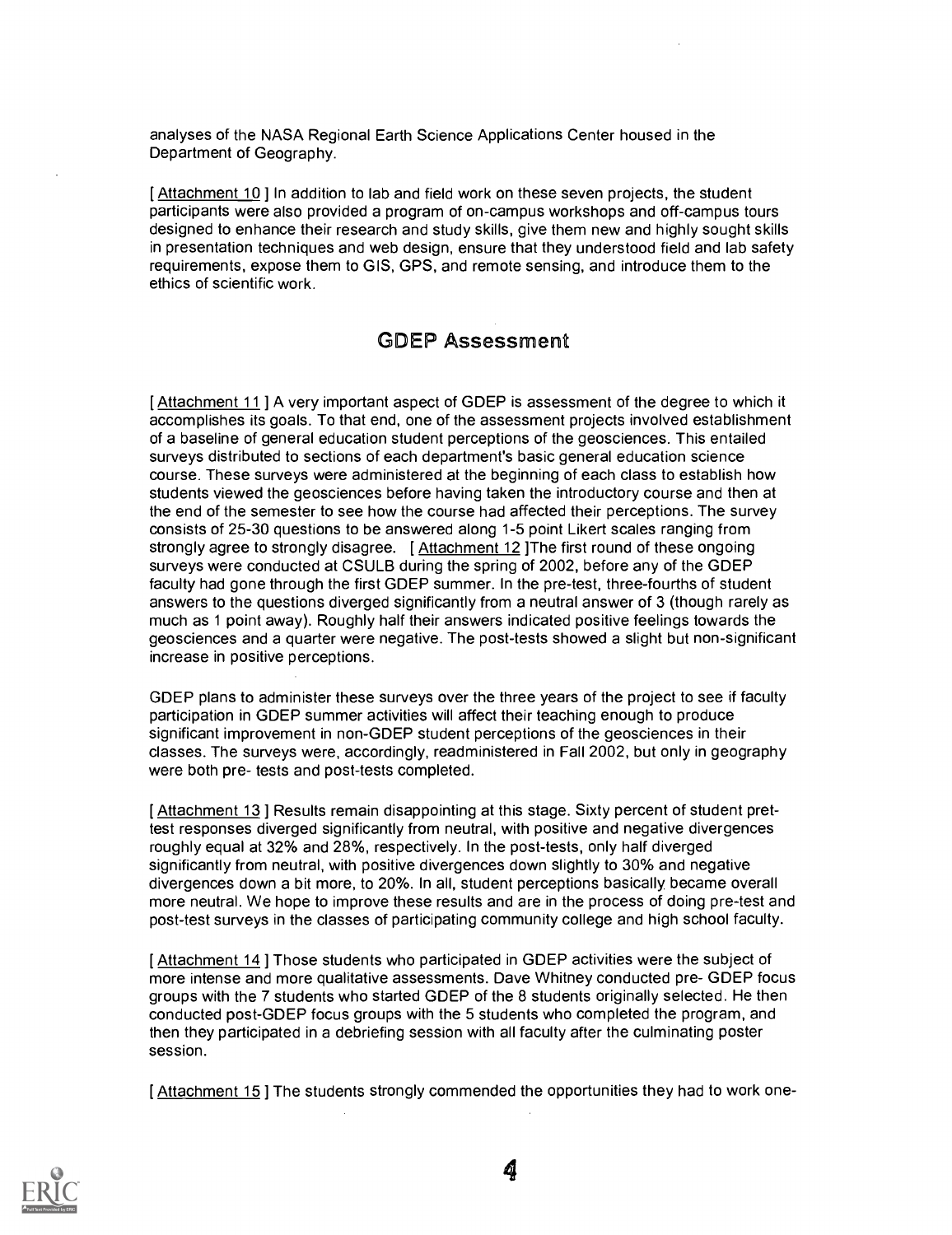on-one with faculty, graduate students, and their peers and get to know them as individuals while engaging in their research and workshops. They reported coming to an understanding of why math and physics are so often recommended or required of the sciences in general and the geosciences in particular as students worked on their own data. They were also impressed with the kinds of jobs that geographers, geologists, and archaeologists do and the good pay they earn and commented that this came as something of a surprise for them. Very tellingly, the students often remarked on how obviously factionalized the disciplines seemed at their home institutions: They were surprised at the pleasant atmosphere of cooperation among CSULB geographers, geologists, and archaeologists participating in GDEP. The students all left with a commitment to the geosciences, all but one planning to major in one of them (mostly geology this time around) and that one planning to minor. All of them now want masters and doctoral degrees, aspirations much elevated from their goal of getting bachelors or masters degrees on entering the program.

#### Conclusions

[Attachment 16] GDEP's first year boasts many successes. The CSULB geologists, geographers, and archaeologist succeeded in creating a collaborative community among themselves that could design multidisciplinary goals and work to get them implemented through a complicated intracampus and intercampus institutional structure. This collaborative eventually included 9 community college and high school faculty and 15 CSULB faculty, graduate students, and staff, as well as the 5 successful interns. GDEP incoporated assessment from the very beginning, not just of the GDEP projects themselves, but of the impacts that GDEP will have on large numbers of non-GDEP students in participants' classes. GDEP has already resulted in 4 presentations in geography and geology conferences, besides the 2 being presented here at the AAG. The first of the research reports themselves is being reported by Suzanne Wechsler in a 1 pm session tomorrow. GDEP maintains an active web presence where its research projects are outlined and its products are archived.

[ Attachment 17 ] GDEP has faced a number of challenges, however, which we are working to resolve for the Summer 2003 season. We have funding to support 10 GDEP interns each summer, but were only able to recruit 8 last summer, of whom only 5 stayed throughout the summer. We found that, because of the interdisciplinary tensions noted by the students, we cannot rely on approaching one faculty member at each partner institution and having them contact their colleagues in the other disciplines on campus. We are, thus, engaging, in oneon-one contacts with all faculty in the three disciplines on each campus, visiting the campuses to explain GDEP and encourage faculty to recruit for GDEP and consider participating themselves. We found that, despite an introductory meeting with student applicants and their nominees last year, a lot of the interns did not really understand that GDEP is a full-time job for 8 weeks and that field work can be quite demanding. We are remedying this by offering a one day field "boot camp" before student applicants commit to GDEP, hoping this minimizes attrition this summer.

We are continuing to expand our assessment surveys to all general education science courses we teach, both us at CSULB and those at the partner community colleges and high schools. We also would like to know more about the general student population perception of the geosciences, so we are going to institute focus groups in the general student population to get a more nuanced and qualitative sense of student perceptions of the three disciplines and personal obstacles to considering them as majors.



5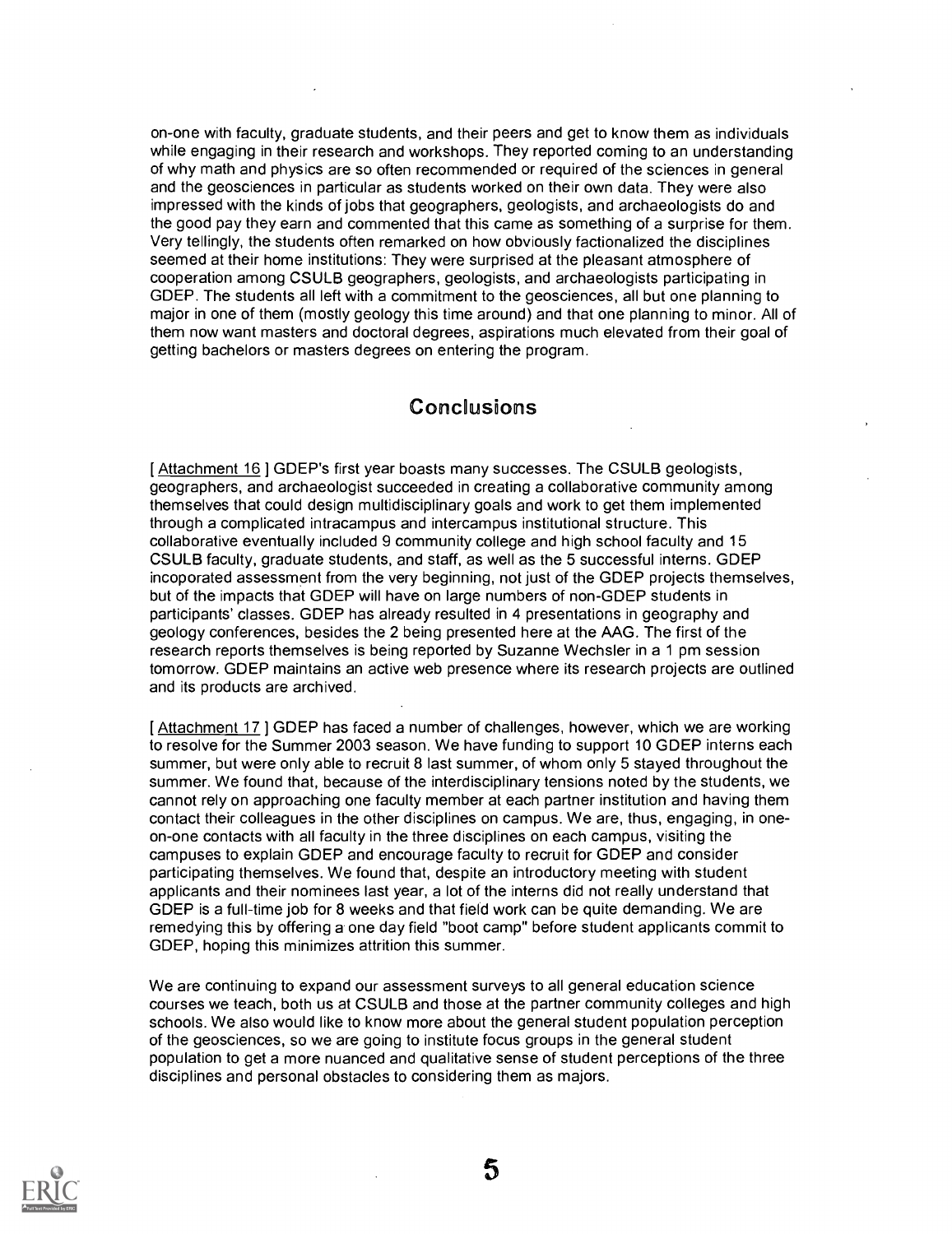[ Attachment 18 ] In short, we encourage geographers in other minority-serving institutions to consider seeking out their colleagues in geology and archaeology. Research-based experiences for underrepresented groups in your own and neighboring feeder institutions are one means of increasing minority student interest in the geosciences. NSF has funds earmarked for such programs in the Geosciences Directorate. Such interaction can be terrifically rewarding, improving the contacts among disciplines, boosting your own individual research activities, as well as getting a new group of students interested in our disciplines.

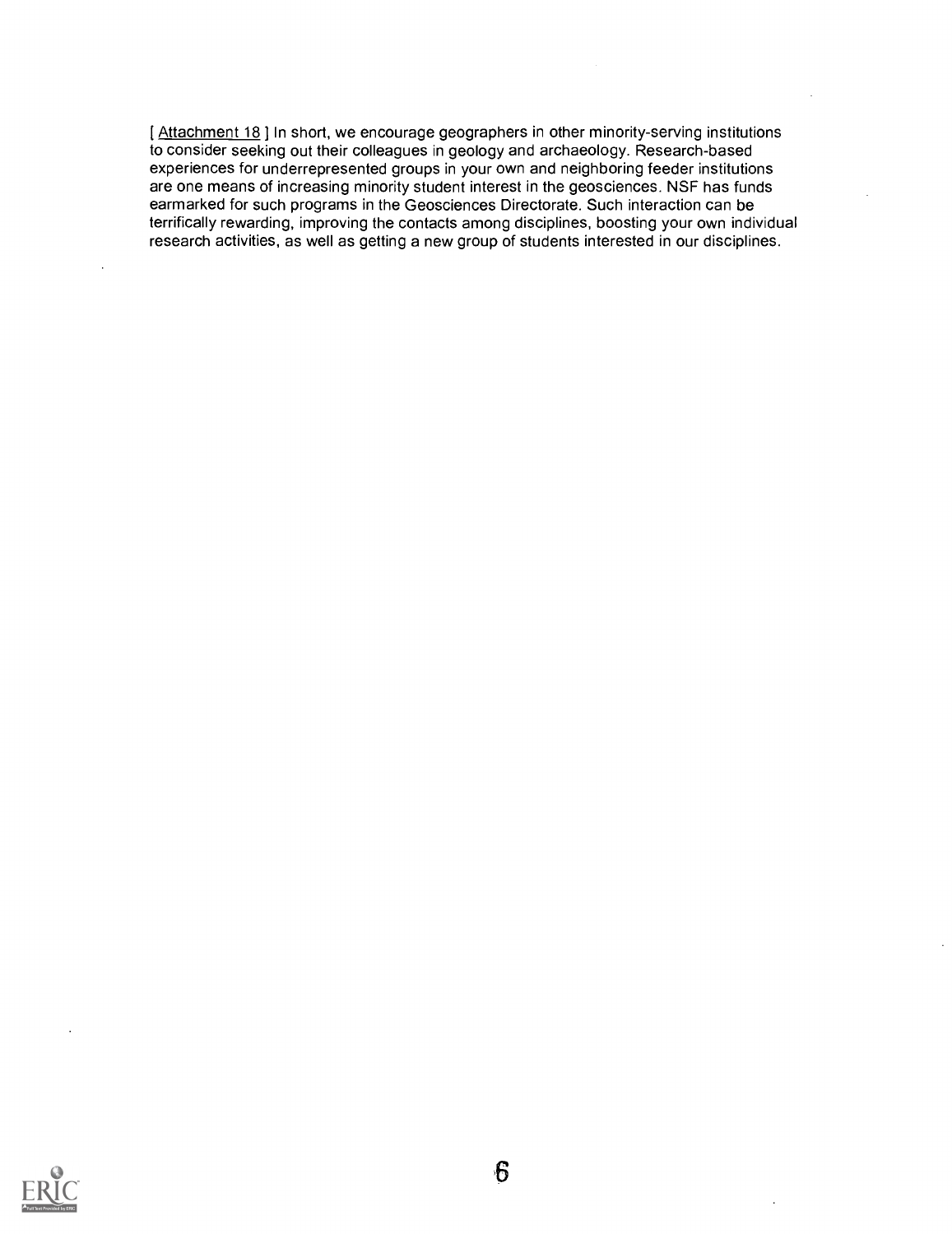# Geoscience Diversity Enhancement Project: Student Responses

Christine M. Rodrique, Suzanne Wechsler, David Whitney, Elizabeth L. Ambos, Maria-Teresa Ramirez-Herrera, Richard Behl, Robert D. Francis, Daniel 0. Larson, and Crisanne Hazen

California State University, Long Beach

(Geography, Geological Sciences, Anthropology, Psychology, Science Education)

> http://www.csulb.edu/qeography/qdep rodrigue@csulb.edu

> > $\overline{a}$

 $\bar{\alpha}$ 

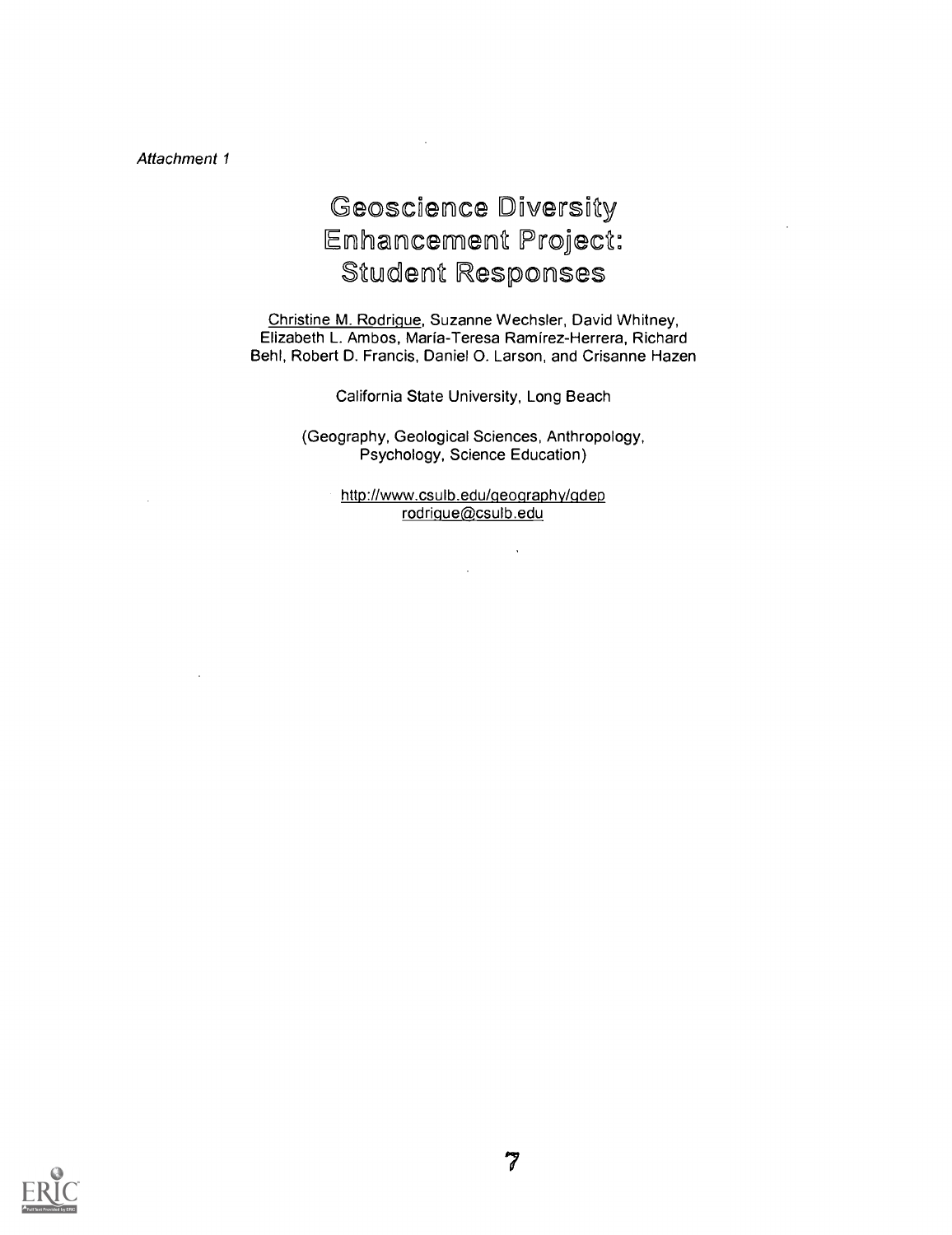## GDEP -- Geoscience Diversity Enhancement Program

- o Three-year program began in Fall 2001
- <sup>O</sup> Funded by the National Science Foundation's Opportunities to Enhance Diversity in Geosciences program (OEDG)
- <sup>O</sup> Designed to attract students from NSF- designated underrepresented groups in Science, Technology, Engineering, and Math (STEM): African-American, Latino, Native American, Pacific Islander, and disabled students
- Geosciences defined as: studies in the physical geographic, geologic, archaeologic,  $\bullet$ and environmental science disciplines.

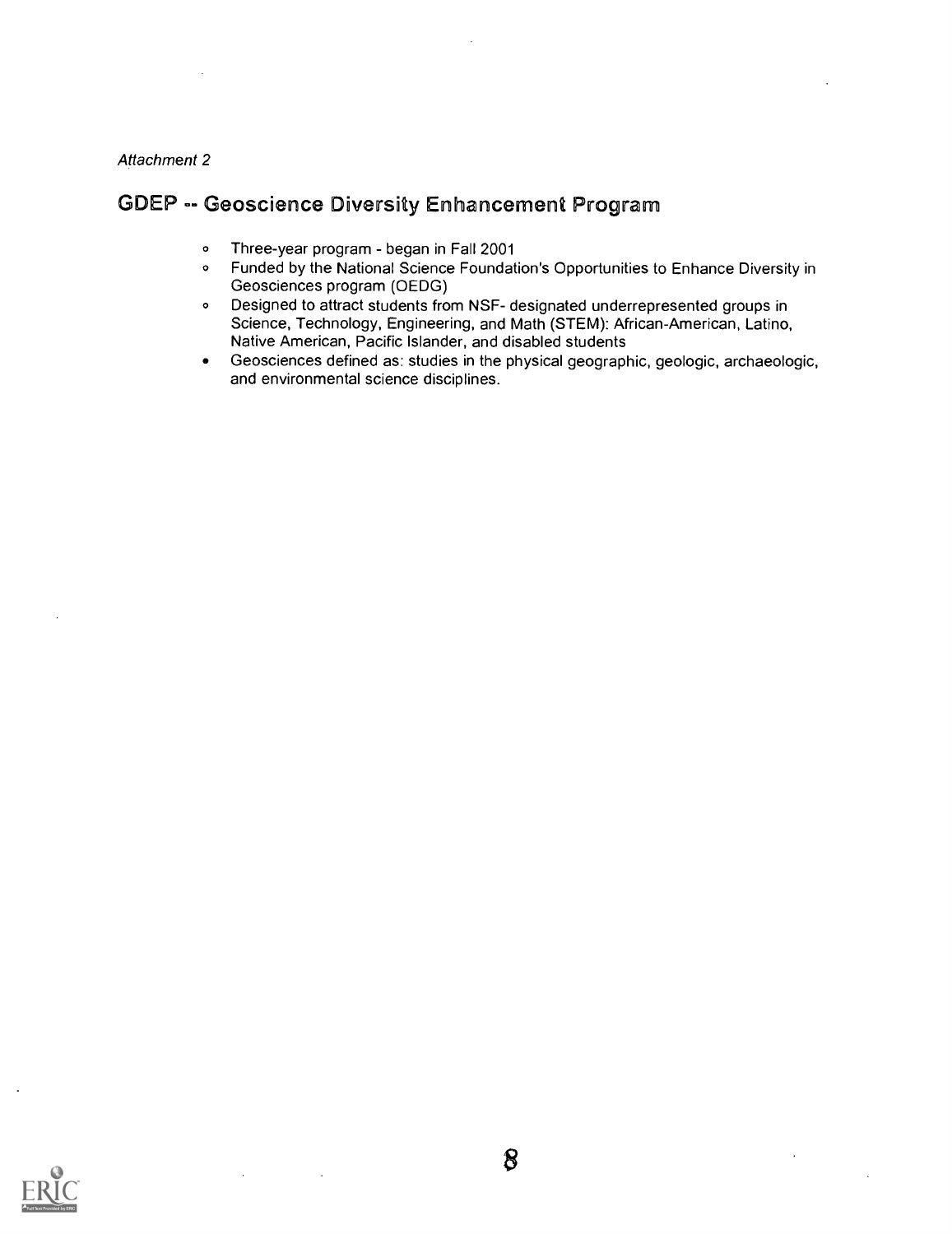# GDEP: An Interdisciplinary Partnership to improve Opportunities for Students

- <sup>o</sup> A unique teaming among CSULB faculty in geography, geology, and anthropology
- <sup>o</sup> Three departments and two colleges collaborated to provide interdisciplinary Earth system science research opportunities for community college and high school students on the CSULB campus
- <sup>o</sup> Designated partners include 5 local community colleges and the Long Beach Unified School District
- Dedicated to closing the GAP between community demographics and 4-year college  $\bullet$ geoscience student demographics

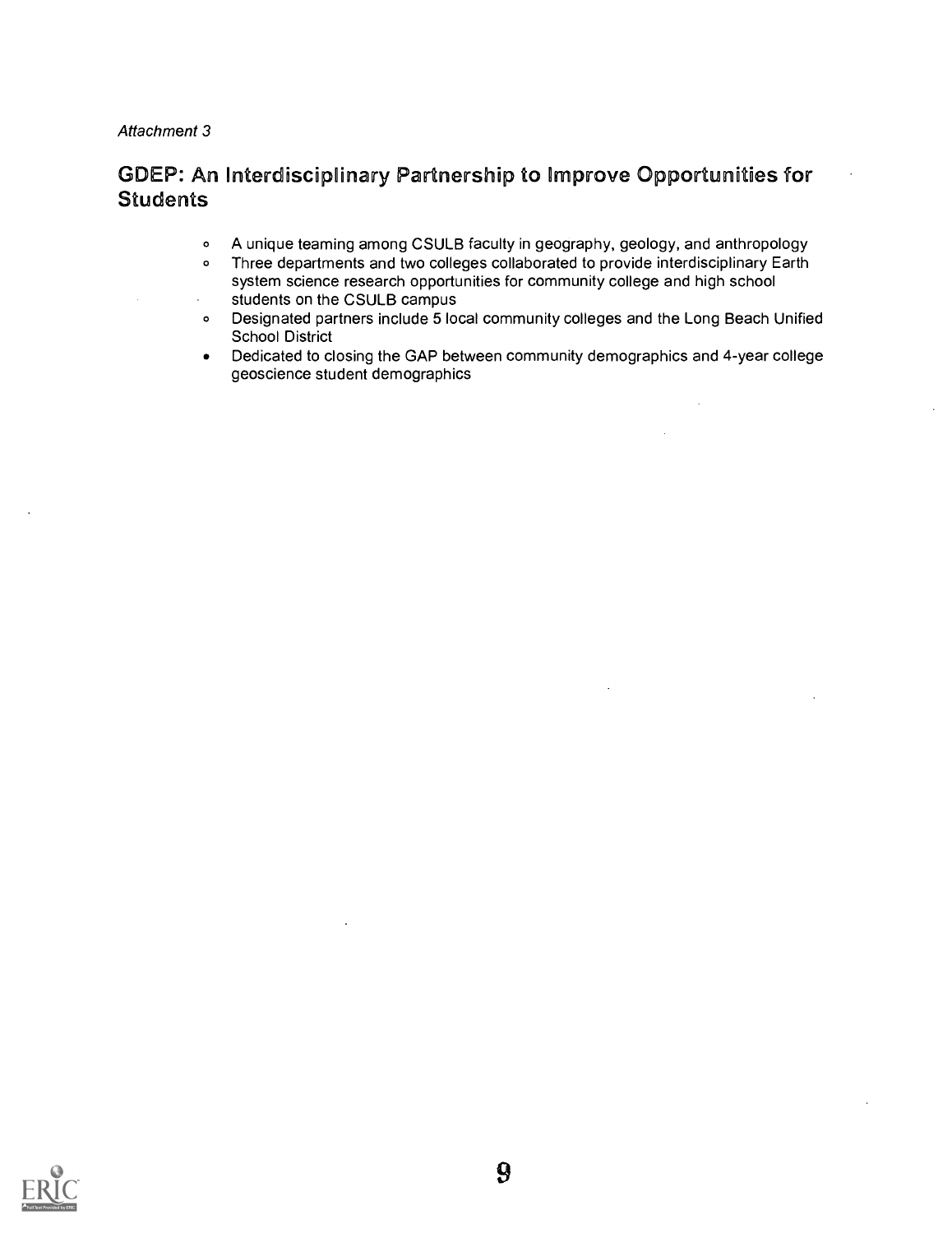# Student Enrollment, F/2000 NSF-Defined Underrepresented Groups

 $\bar{.}$ 

| <b>NSF "STEM"</b><br>ethnicities | <b>CSULB</b> | GEOG +<br><b>GEOL</b> | <b>LBUSC</b> |
|----------------------------------|--------------|-----------------------|--------------|
| <b>Native American</b>           | 0.7          | 2.2                   | 0.4          |
| African American                 | 6.6          | 2.2                   | 19.9         |
| Latino/Hispanic                  | 21.1         | 8.6                   | 43.8         |
| <b>Pacific Islander</b>          | 0.5          | 0.7                   | 2.1          |
| <b>Other Groups</b>              | 6.4          | 86.3                  | 33.7         |
| <b>Decline to Respond</b>        | 8.7          | 0.0                   | 0.0          |
| ΤΟΤΑL                            | 100          | 100                   | 100          |

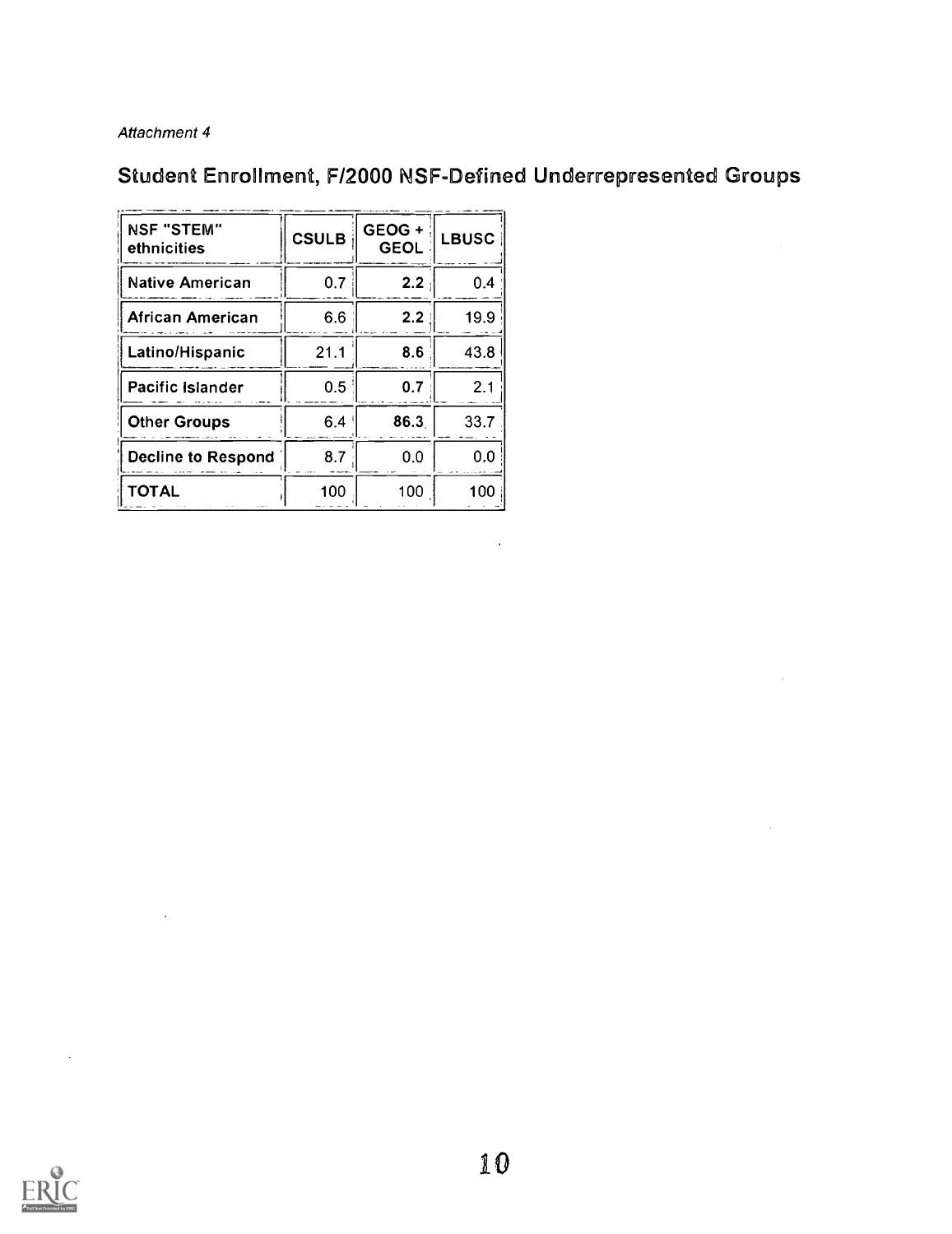#### GDEP: Goals

- <sup>o</sup> A unique teaming among CSULB faculty in geography, geology, and anthropology
- <sup>o</sup> Increase number of underrepresented students with geoscience educational and research experience
- <sup>o</sup> Create seamless transition of underrepresented students from community colleges and high schools into geosciences majors at the university level
- <sup>o</sup> Increase awareness of community college and high school students of the geoscience fields, their career opportunities, and educational requirements
- <sup>o</sup> Enhance the quantity and quality of geoscience research and teaching materials by faculty members from the university, community colleges, and high schools
- Increase the number of geoscience majors who are retained in their disciplines

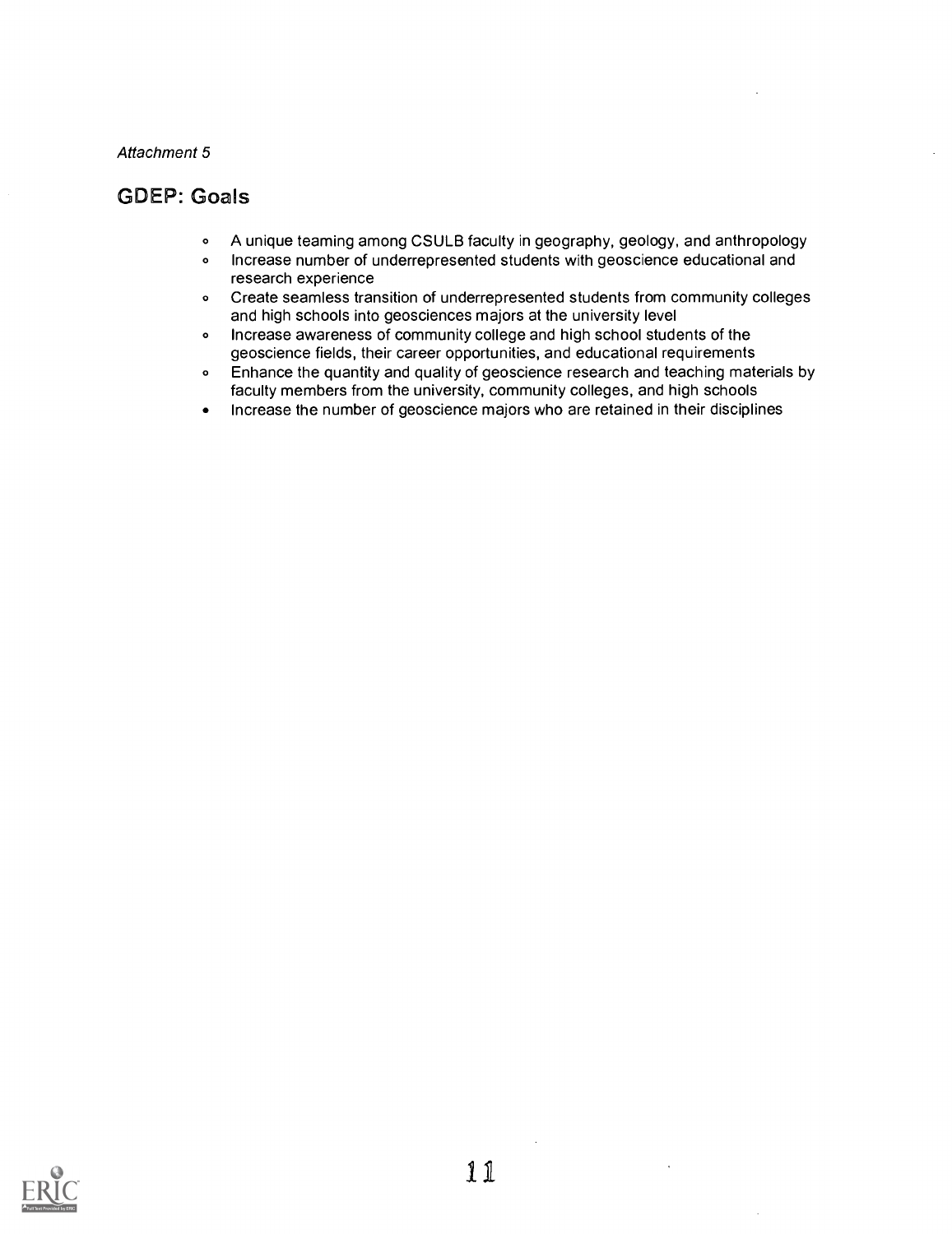

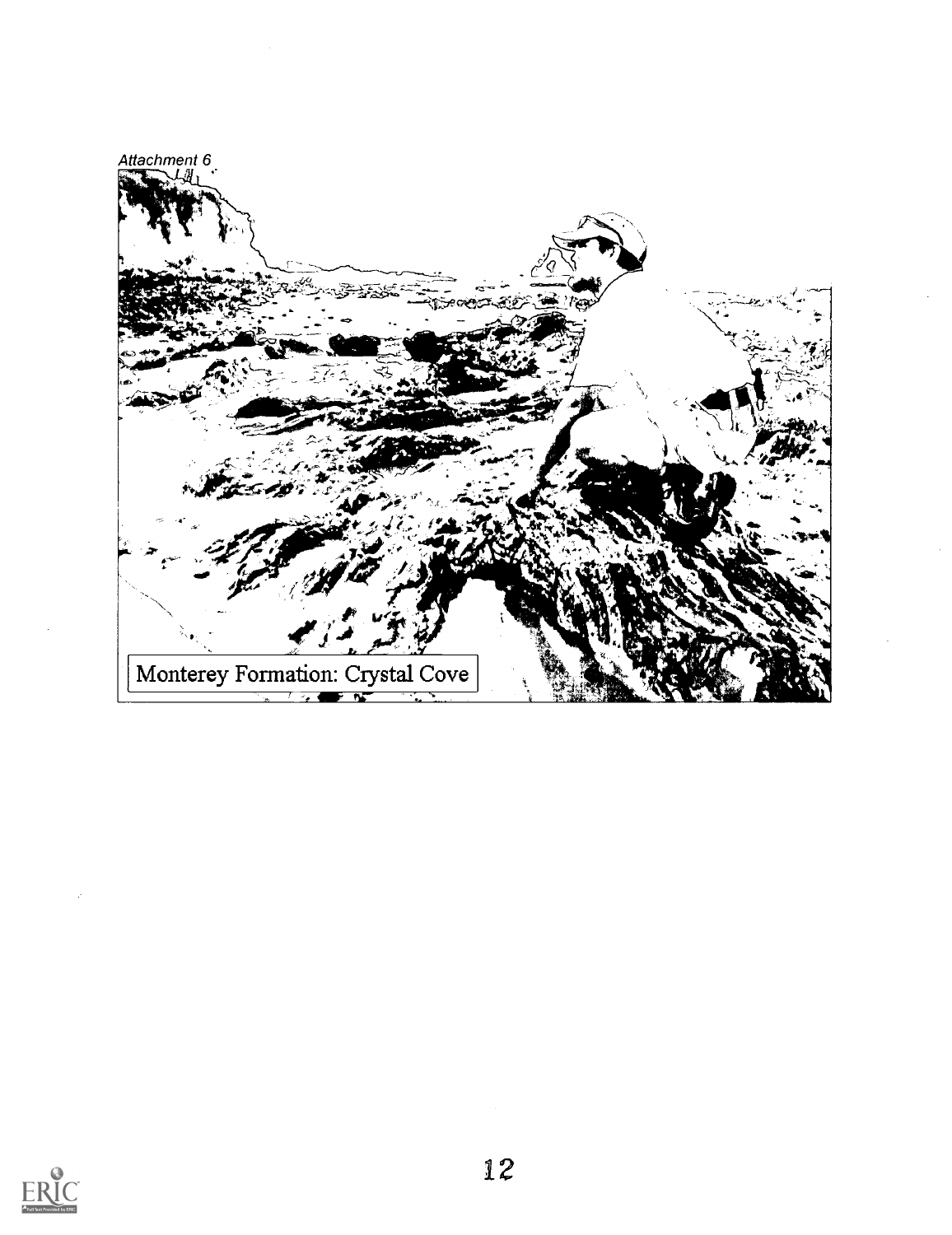### GDEP: Collaborative Research Activities

- <sup>o</sup> 7 projects involving faculty in geography, geological sciences, and archaeology
- o 1 assessment project involving a faculty member in psychology
- <sup>O</sup> 8 weeks of laboratory and field activities during Summer 2002
- o 100% time commitment by students
- o 66% time commitment by faculty

 $\hat{\mathcal{A}}$ 

Students prepared posters describing their research for a campus research  $\bullet$ colloquium in August 2002

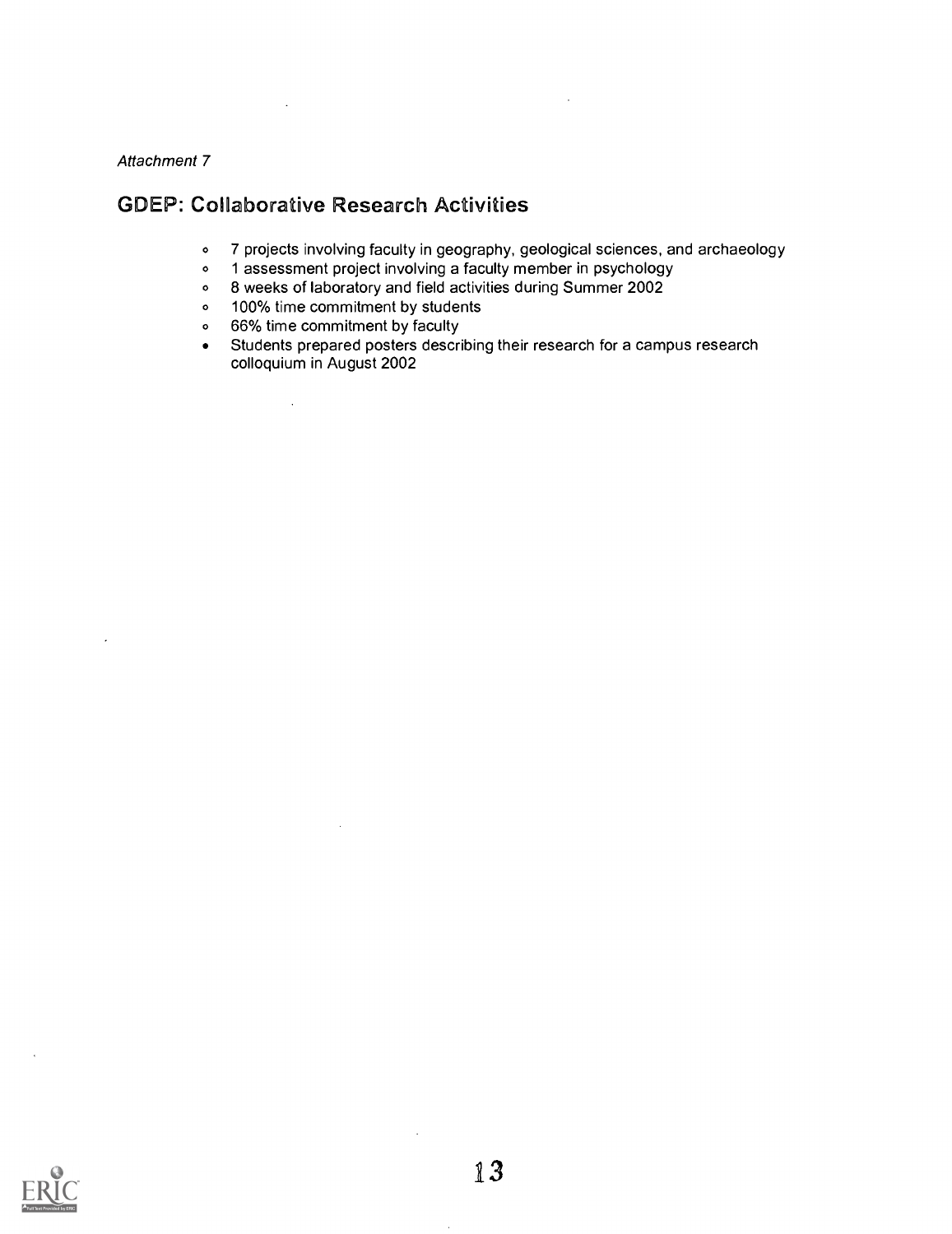$\ddot{\phantom{a}}$ 

### GDEP: Seven Projects

- <sup>o</sup> Sedimentary geology of the San Joaquin Hills Monterey Formation (Orange County, CA)
- <sup>o</sup> Structural geology of deformation bands in the San Joaquin Hills of Orange County, CA
- <sup>o</sup> Marine geology and geophysics of the offshore Palos Verde Fault (Southern California)
- <sup>o</sup> Pacific Coast of southern Mexico: Active tectonics
- <sup>o</sup> Pre-excavation geoarchaeological assessment of California Channel Island Chumash sites
- <sup>o</sup> Geophysics and GPS: Mapping Malibu Creek Adobe
- Chaparral fire hazard analysis using remote sensing, live fuel moisture field data collection, GPS, and GIS

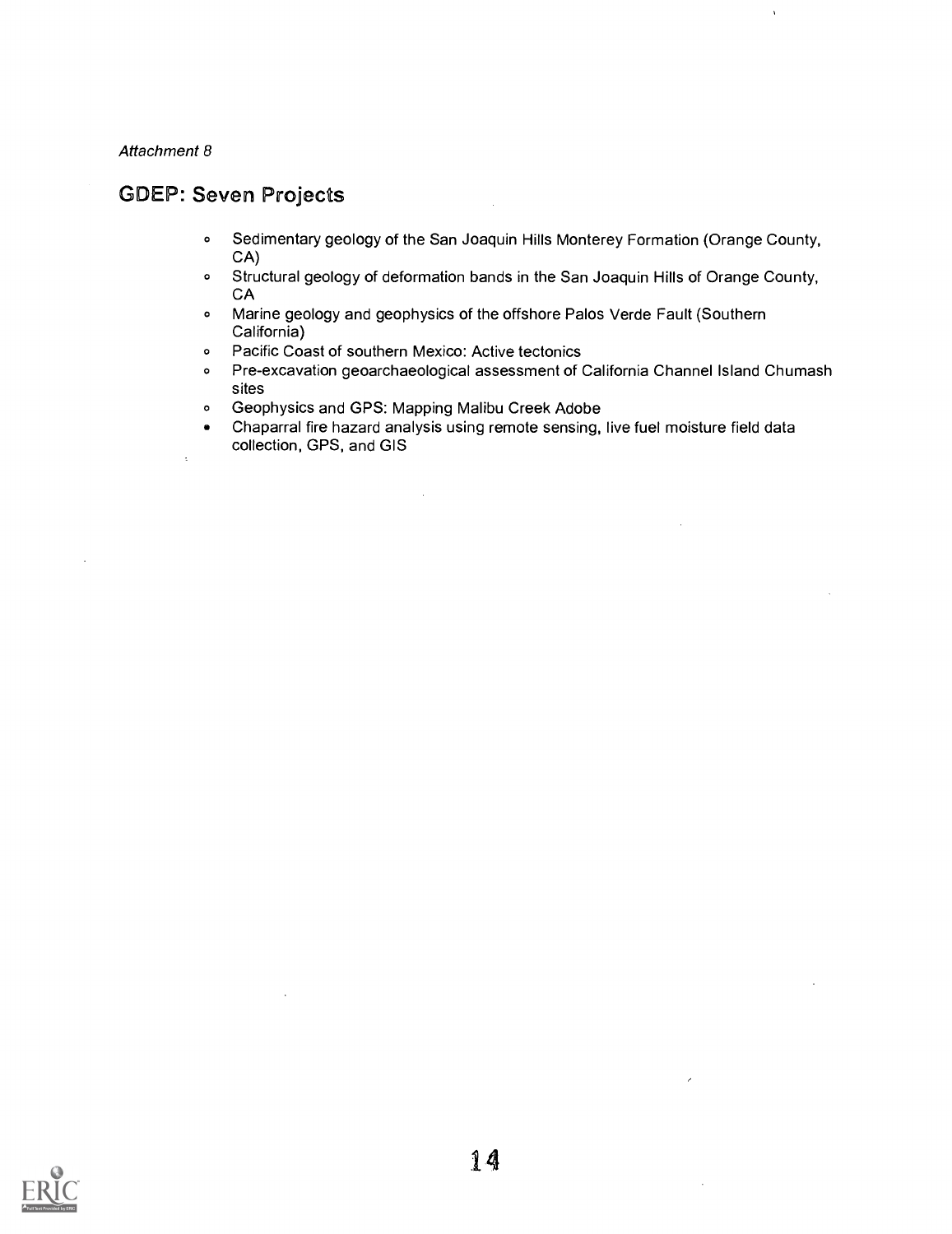



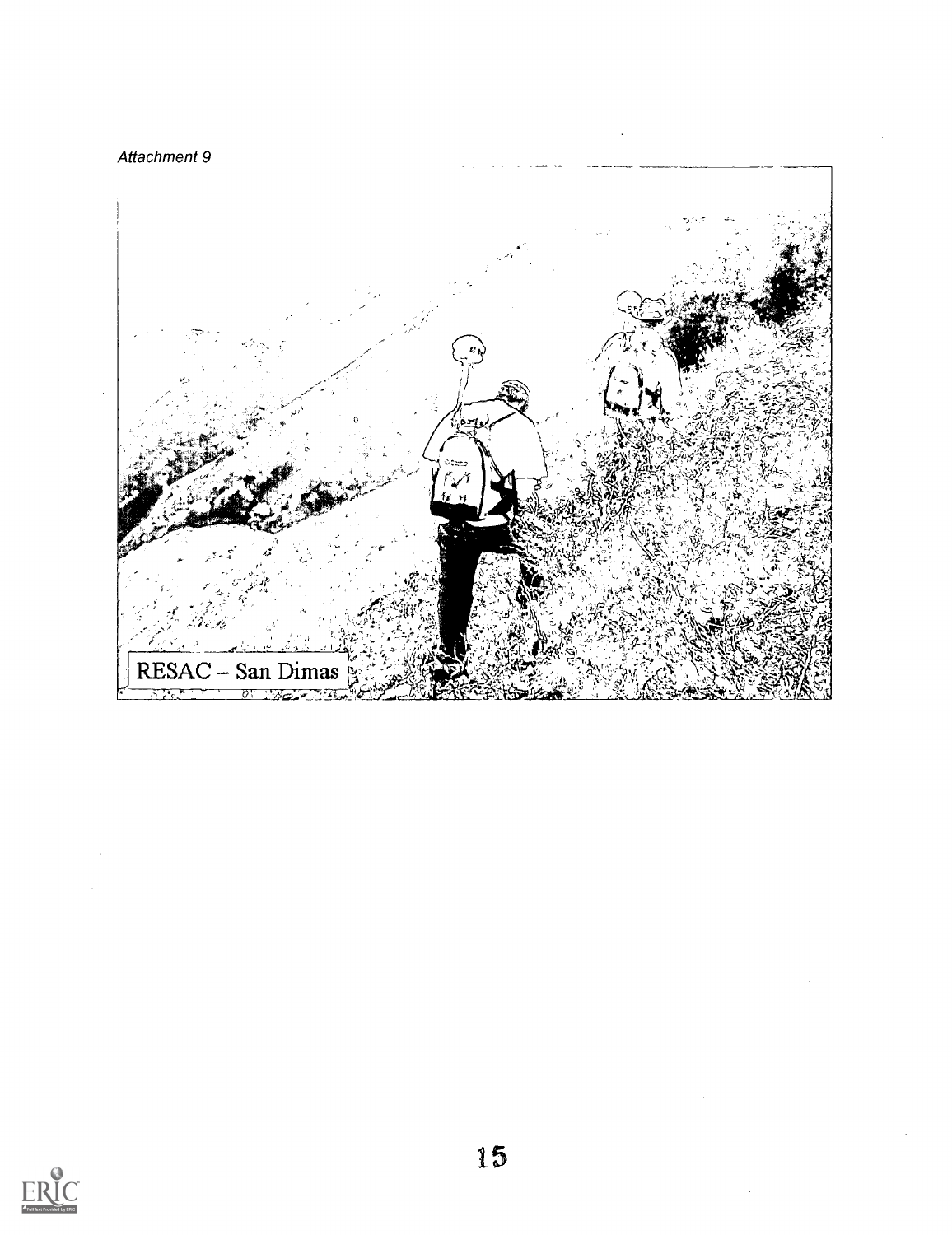## GDEP: Summer Enrichment Workshops on Campus

- <sup>o</sup> Library skills and resources
- <sup>o</sup> Laboratory and facility tours
- <sup>o</sup> Lab and field safety
- <sup>o</sup> Scientific ethics
- <sup>o</sup> Jobs in geography and geology
- <sup>o</sup> GPS, GIS, and remote sensing
- <sup>o</sup> Presentation software (Power Point)
- <sup>o</sup> Web design (HTML and FTP)
- Poster preparation for scientific conferences

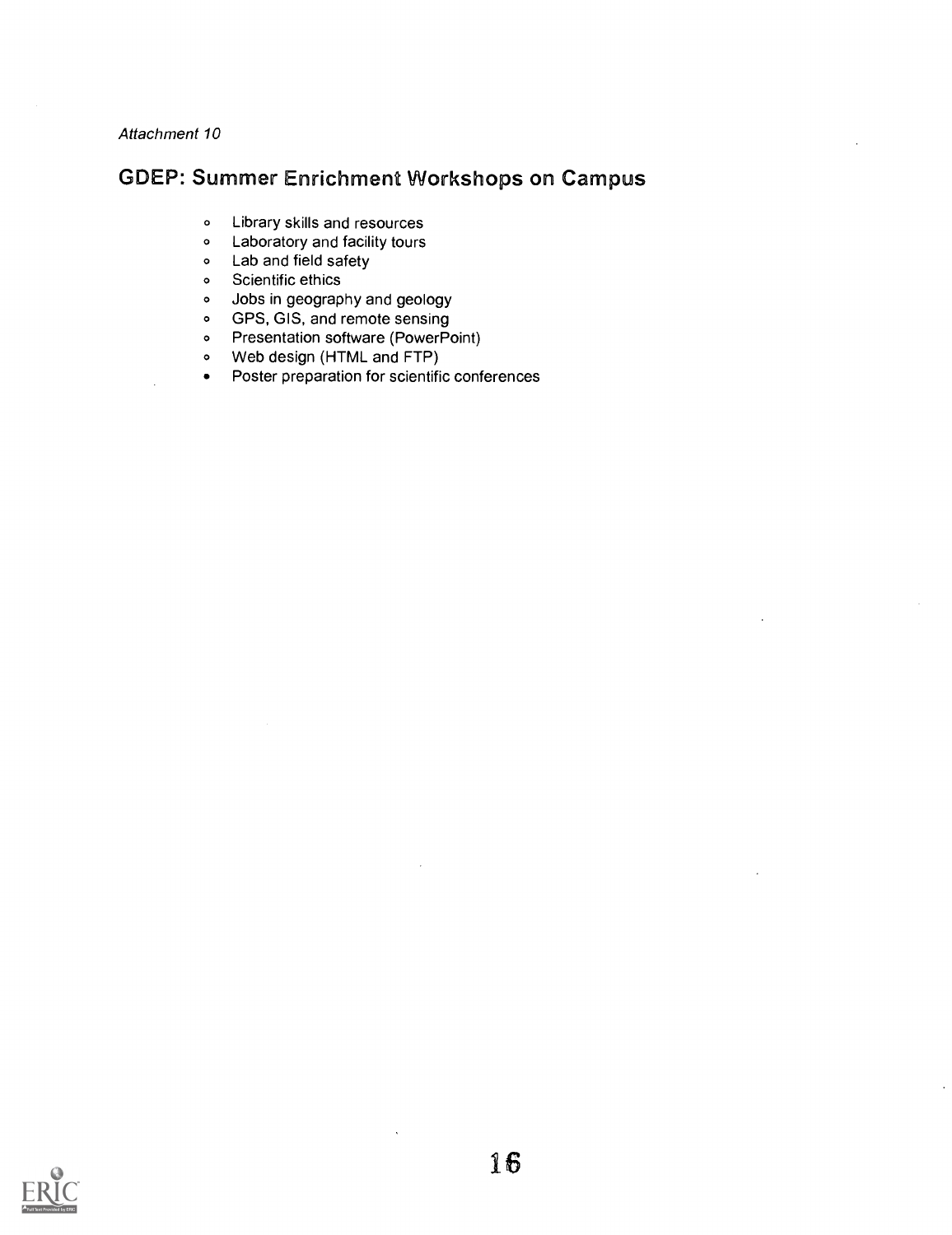

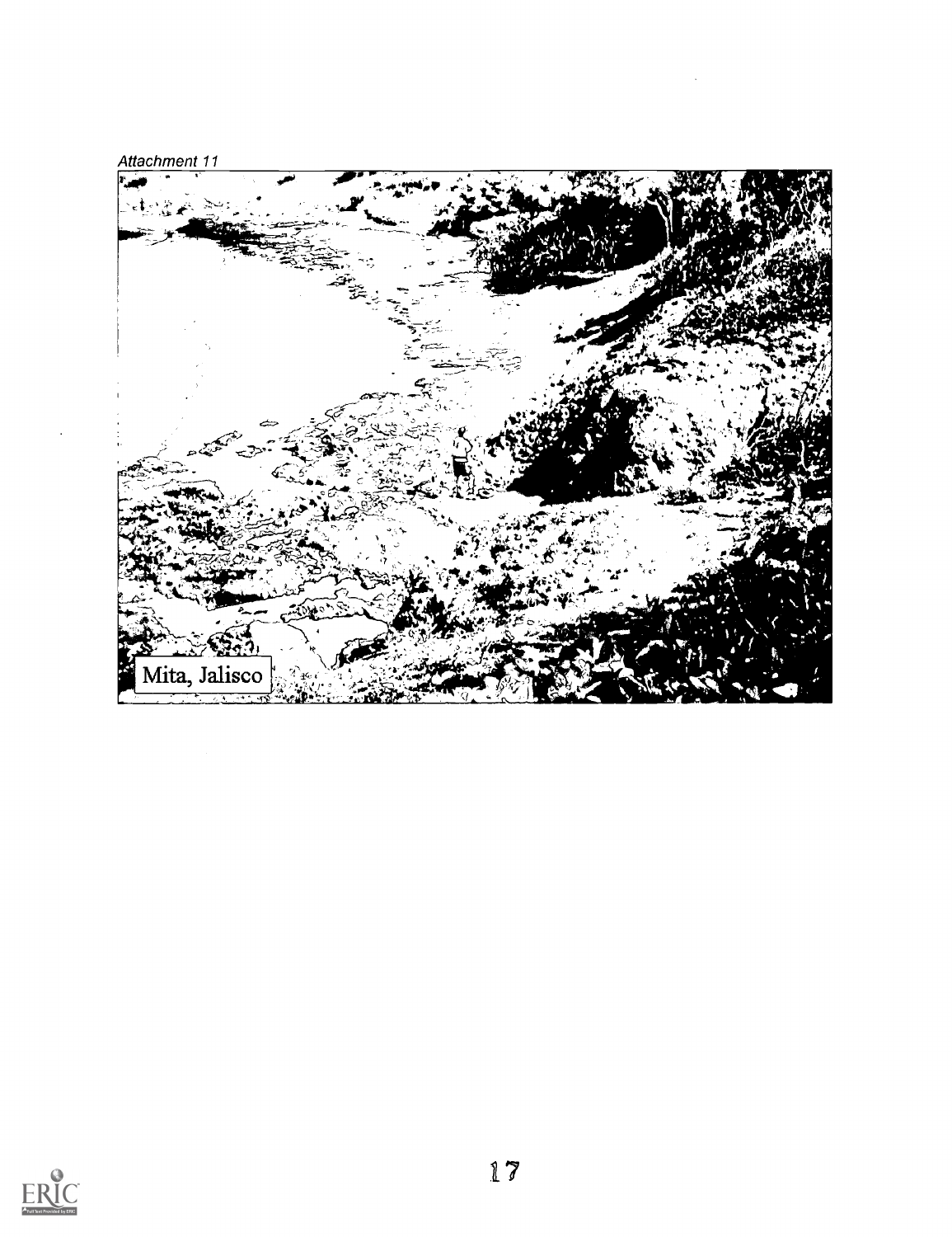### GDEP: A Baseline of Student Views of the Geosciences

- <sup>o</sup> Pre-test survey was done in S/02 in Geography (n=41), Geology (n=20), and Anthropology (n=15) GE science courses, followed by post-test to establish student perceptions of geoscience before GDEP's first summer (n=76)
- <sup>o</sup> Pre-test: 76% of questions diverged significantly from neutral, 48% in a positive direction
- Post-test: 76% of questions diverged significantly from neutral, with 57% now  $\bullet$ positive, but there is no significant difference between the pre-tests and the post-tests

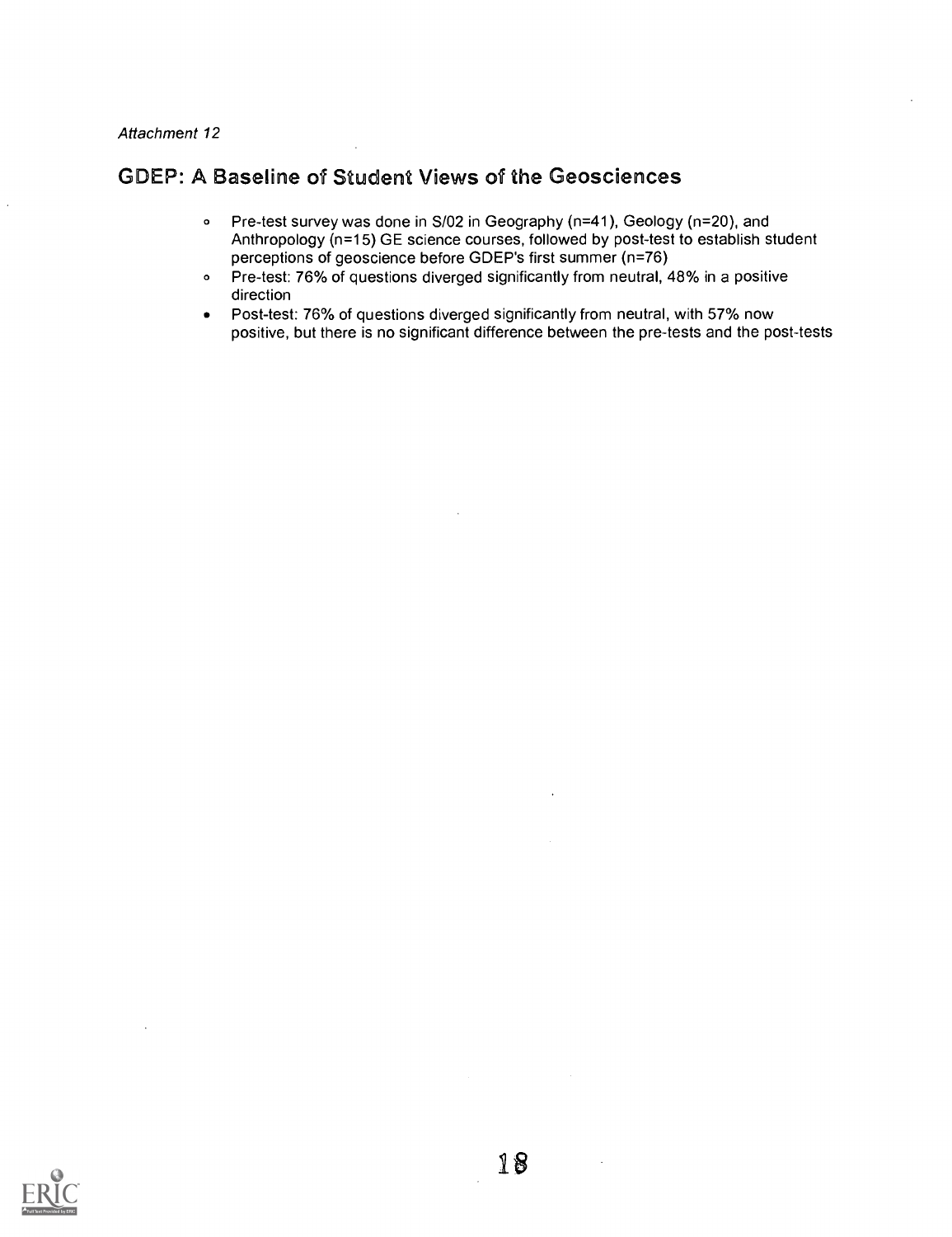## GDEP Student Surveys: Focus on Geography

- In F102, the surveys were re-administered. Only geography did both pre- and post- $\bullet$ test surveys (n=20)
	- o Pre-tests showed 60% of answers to be significantly different from neutral; 32% positive, 28% negative
	- o Post-tests showed 50% of answers to be significantly different from neutral; 30% positive, 20% negative
	- o There seems to be a convergence toward neutrality
- o There is, as yet, little improvement in student perceptions of the geosciences, including geography
- GDEP hopes to alter our own p&alig;dagogy to improve these figures over the three years of the project

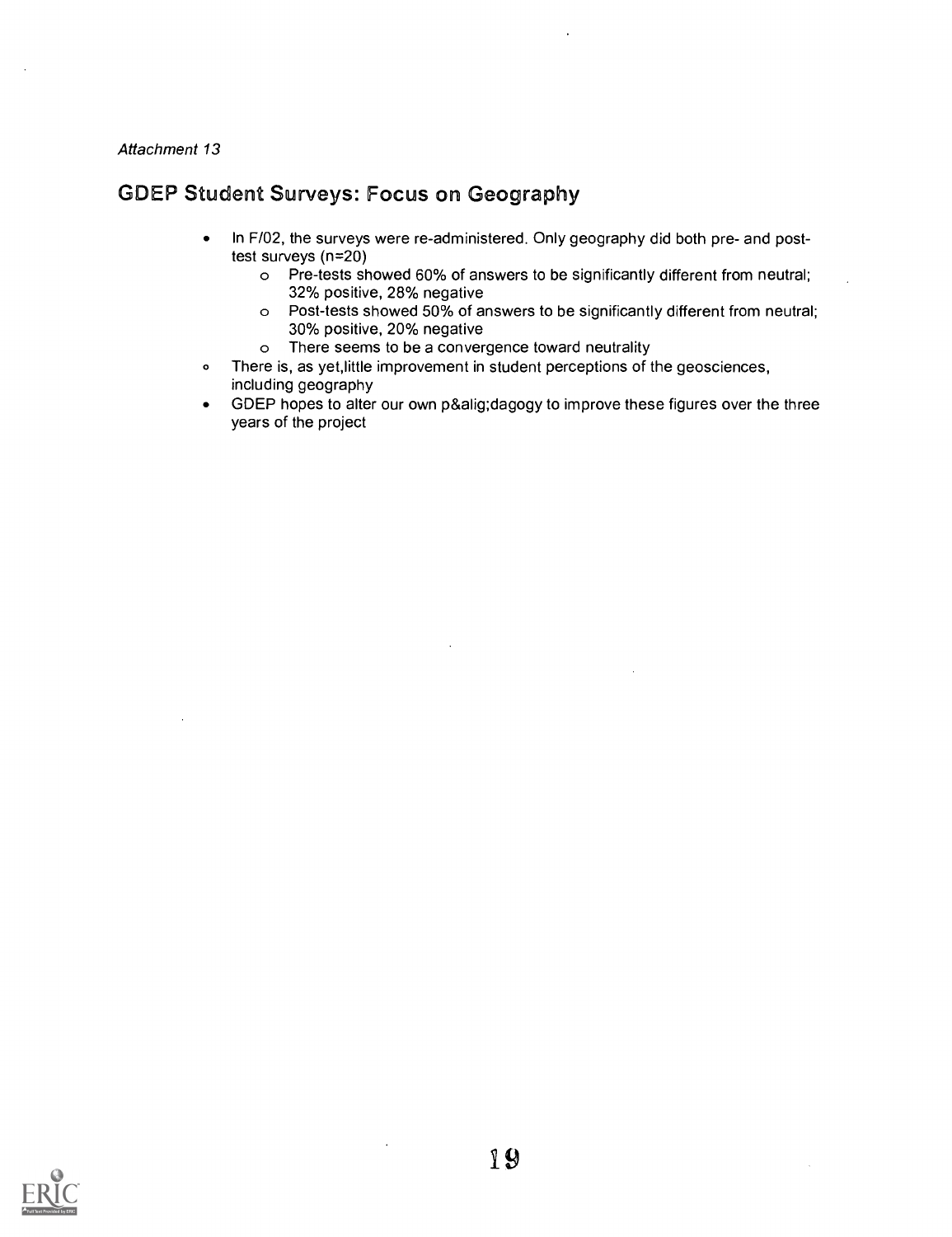

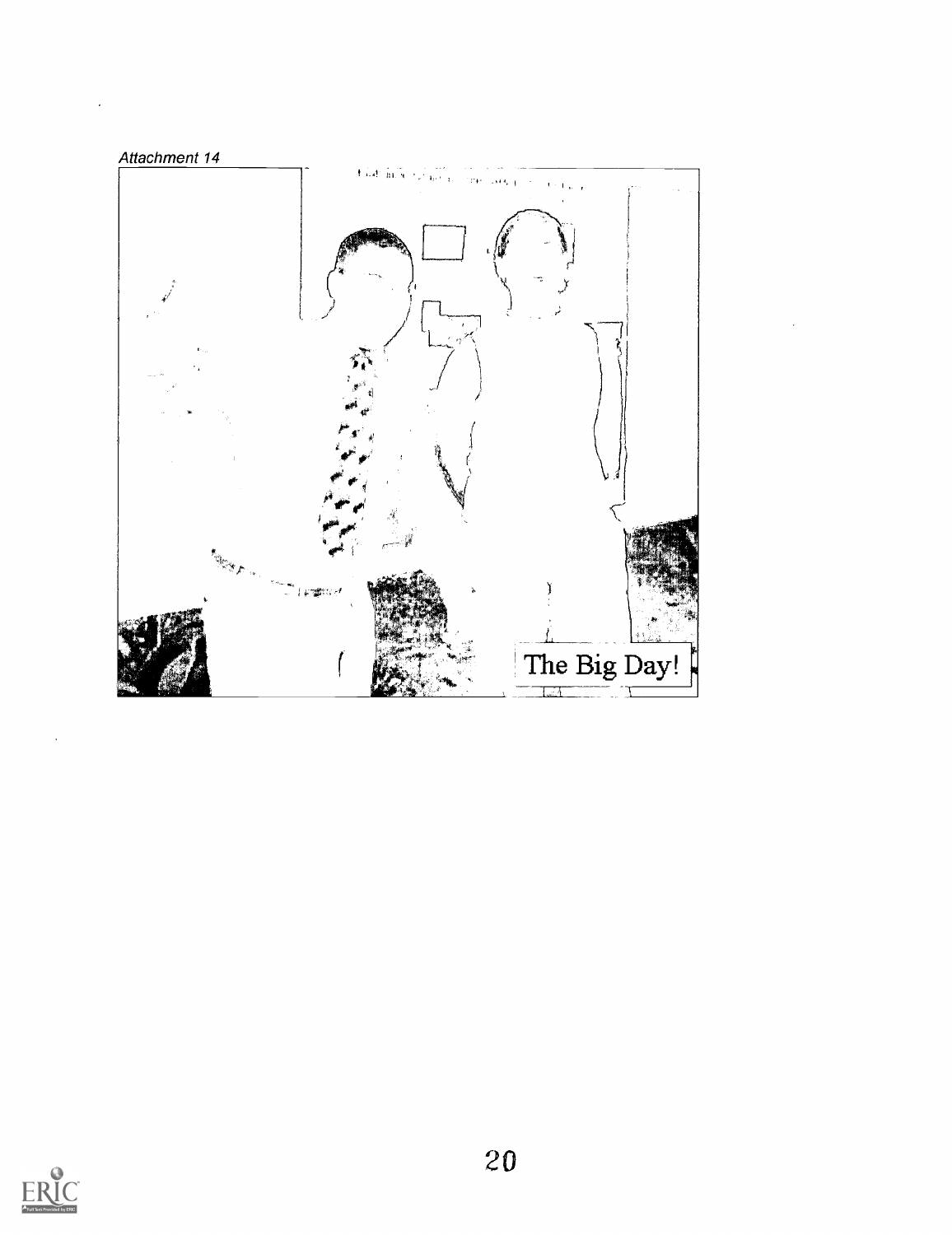### GDEP: Student Interns' Experiences

- <sup>o</sup> Focus groups were conducted after GDEP to assess its impact on the 5 interns who completed GDEP
- <sup>o</sup> Students liked individual interactions with university faculty, the field activities and workshops, and camaraderie with peers and CSULB grad students
- <sup>o</sup> They reported seeing why math, physics, and computers are important from applications in GDEP
- <sup>o</sup> They were impressed with geoscience-related jobs
- <sup>o</sup> Students commented on positive relations among the 3 disciplines at CSULB and noted divisiveness in some of the community colleges
- All students now want masters and doctoral degrees; all but one want to major in a geoscience and the one plans a geoscience minor

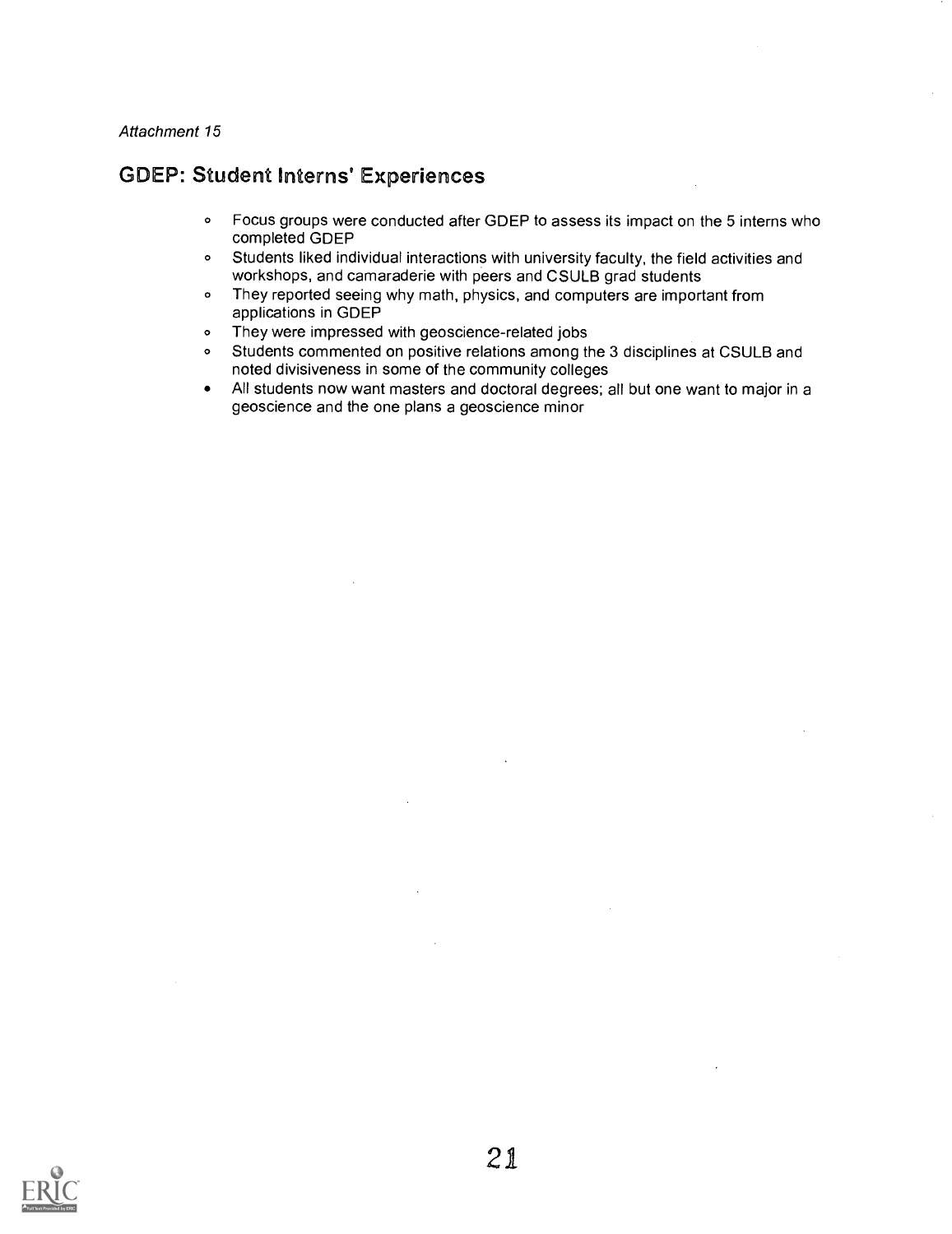#### GDEP: First Year Progress

- <sup>o</sup> Created scholarly community and collaborative process to design and carry out project goals
- <sup>o</sup> 5 students completed research projects
- <sup>o</sup> 9 community college and high school faculty participated
- <sup>o</sup> 15 CSULB faculty, staff, and graduate students participated
- <sup>o</sup> Created and implemented evaluation plan
- <sup>o</sup> Institutionalized assessment of geoscience student learning outcomes outside the GDEP projects
- Dissemination in 4 presentations in geography and geology conferences by December 2002 and by the Web -- http://www.csulb.edu/geography/gdep

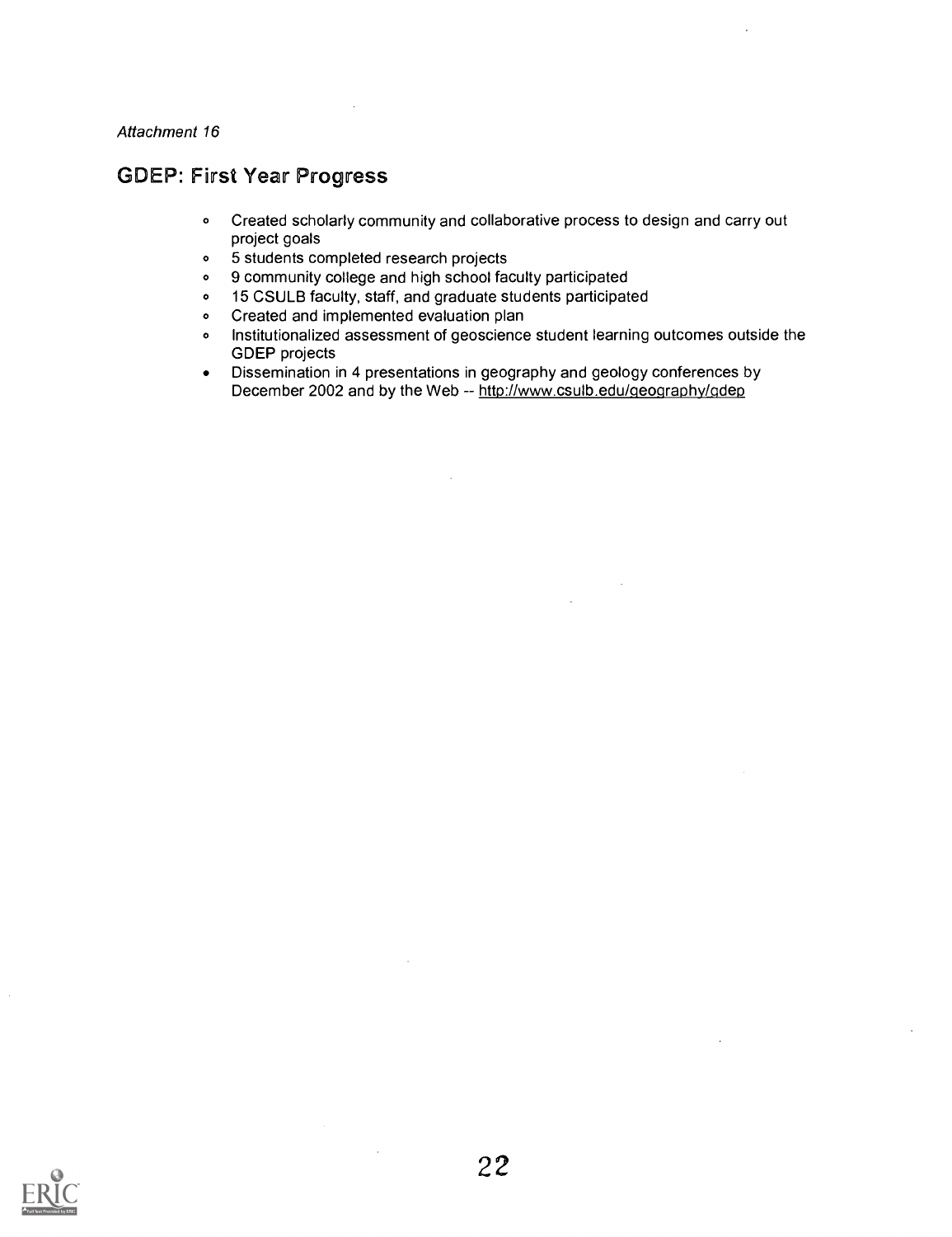## GDEP: Challenges for 2003

- Increase number of student and faculty applicants
	- o Doing recruitment talks on CC and HS campuses
		- o Approaching all CC geoscience faculty, because the one-contact model fell afoul of interdisciplinary politics on the CC campuses
- Clarify summer research expectations before GDEP starts
	- o 3 GDEP dropouts were overwhelmed by field work<br>  $\circ$  1 of them did not realize that GDEP is a full-time join
	- 1 of them did not realize that GDEP is a full-time job
	- o We are instituting a field boot camp before student selection
- Expand scope of evaluation
	- o We are instituting pre-test/post-test surveys in all GDEP faculty lower division courses to monitor changes in our instructional effectiveness after GDEP experience (CSULB, CC, and HS)
	- o We are going to start focus groups in those classes to get qualitative data on benefits to non-participating students due to GDEP

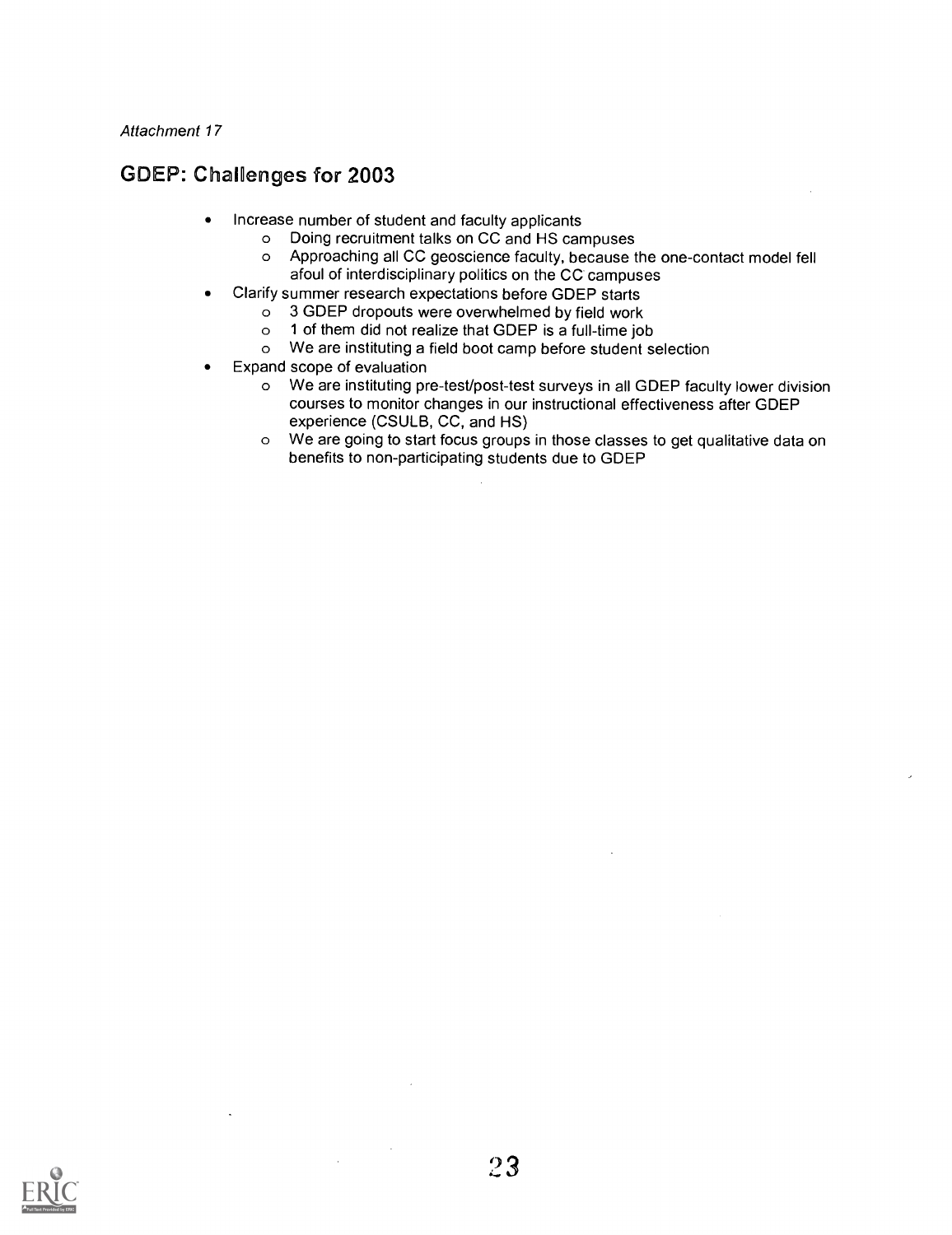# Geoscience Diversity Enhancement Project: Student Responses

Christine M. Rodrique, Suzanne Wechsler, David Whitney, Elizabeth L. Ambos, Maria-Teresa Ramirez-Herrera, Richard Behl, Robert D. Francis, Daniel 0. Larson, and Crisanne Hazen

California State University, Long Beach

(Geography, Geological Sciences, Anthropology, Psychology, Science Education)

> http://www.csulb.edu/qeoqraphy/qdep rodrigue@csulb.edu



 $\bar{z}$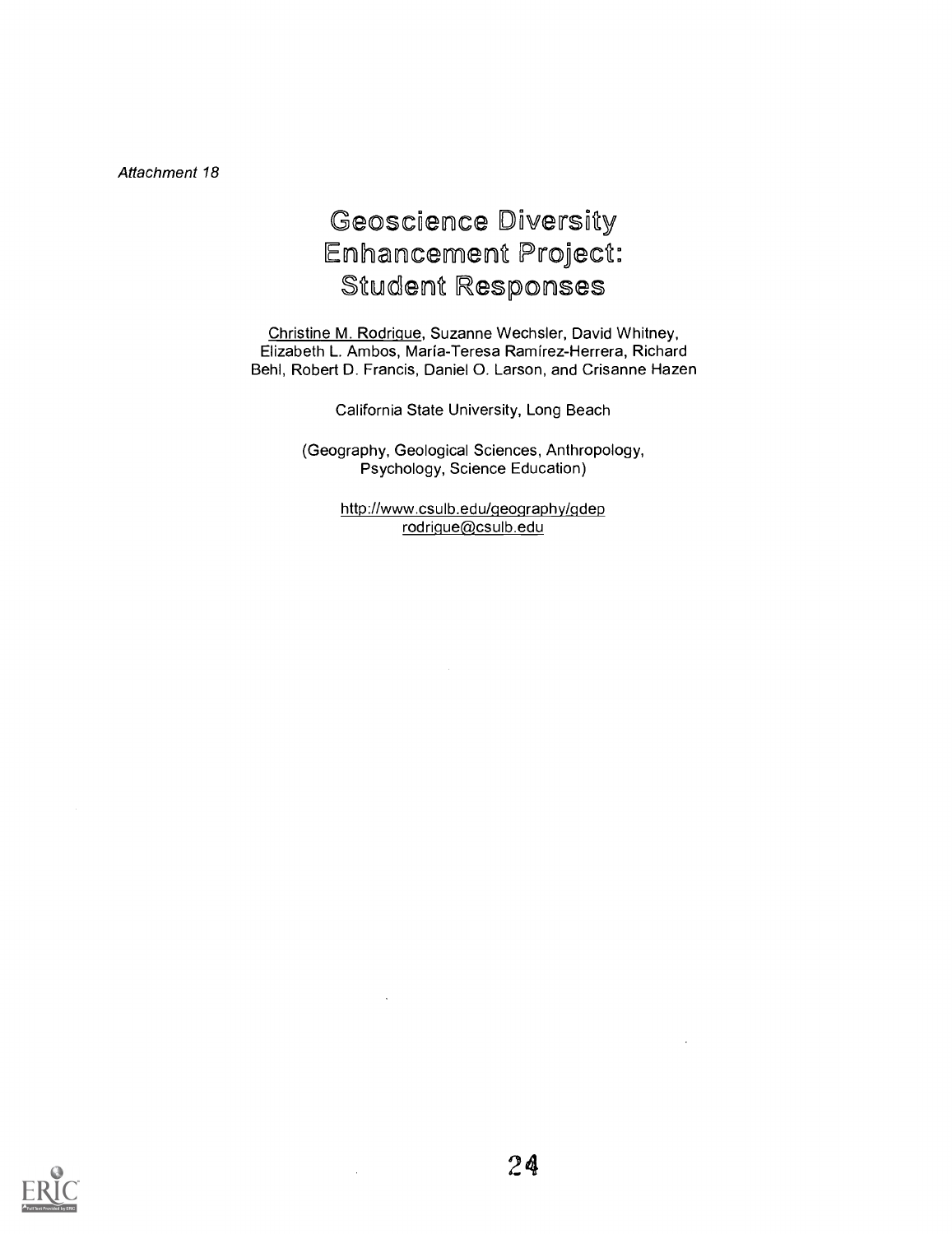

U.S. Department of Education

Office of Educational Research and Improvement (OERI) National Library of Education (NLE) Educational Resources Information Center (ERIC)



# REPRODUCTION RELEASE Educational Resources Information Center

(Specific Document)

#### $-$  SO

### I. DOCUMENT IDENTIFICATION:

Title: Geoscience Diversity Enhancement Project: Student Responses

| Author(s):        | Christine Rodrigue | CHRISTINE M. KODRIGUE |           |                   |
|-------------------|--------------------|-----------------------|-----------|-------------------|
| Corporate Source: |                    |                       | د سے پہلے | Publication Date: |

#### II. REPRODUCTION RELEASE:

In order to disseminate as widely as possible timely and significant materials of interest to the educational community, documents announced in the monthly abstract journal of the ERIC system, Resources in Education (RIE), are usually made available to users in microfiche, reproduced paper copy, and electronic media, and sold through the ERIC Document Reproduction Service (EDRS). Credit is given to the source of each document, and, if reproduction release is granted, one of the following notices is affixed to the document.

If permission is granted to reproduce and disseminate the identified document, please CHECK ONE of the following three options and sign at the bottom of the page.

| The sample sticker shown below will be<br>affixed to all Level 1 documents             |                                                                                                                                                               | The sample sticker shown below will be<br>affixed to all Level 2A documents                                                                                                                                                                                                                                                                                                                                                                                                                                       | The sample sticker shown below will be<br>affixed to all Level 2B documents                        |  |  |
|----------------------------------------------------------------------------------------|---------------------------------------------------------------------------------------------------------------------------------------------------------------|-------------------------------------------------------------------------------------------------------------------------------------------------------------------------------------------------------------------------------------------------------------------------------------------------------------------------------------------------------------------------------------------------------------------------------------------------------------------------------------------------------------------|----------------------------------------------------------------------------------------------------|--|--|
| PERMISSION TO REPRODUCE AND<br>DISSEMINATE THIS MATERIAL HAS<br><b>BEEN GRANTED BY</b> |                                                                                                                                                               | PERMISSION TO REPRODUCE AND<br>DISSEMINATE THIS MATERIAL IN<br>MICROFICHE, AND IN ELECTRONIC MEDIA<br>FOR ERIC COLLECTION SUBSCRIBERS ONLY.<br>HAS BEEN GRANTED BY                                                                                                                                                                                                                                                                                                                                                | PERMISSION TO REPRODUCE AND<br>DISSEMINATE THIS MATERIAL IN<br>MICROFICHE ONLY HAS BEEN GRANTED BY |  |  |
|                                                                                        |                                                                                                                                                               |                                                                                                                                                                                                                                                                                                                                                                                                                                                                                                                   |                                                                                                    |  |  |
| TO THE EDUCATIONAL RESOURCES<br><b>INFORMATION CENTER (ERIC)</b>                       |                                                                                                                                                               | TO THE EDUCATIONAL RESOURCES<br><b>INFORMATION CENTER (ERIC)</b>                                                                                                                                                                                                                                                                                                                                                                                                                                                  | TO THE EDUCATIONAL RESOURCES<br><b>INFORMATION CENTER (ERIC)</b>                                   |  |  |
|                                                                                        |                                                                                                                                                               | 2A                                                                                                                                                                                                                                                                                                                                                                                                                                                                                                                | 2B                                                                                                 |  |  |
|                                                                                        | Level 1                                                                                                                                                       | Level 2A                                                                                                                                                                                                                                                                                                                                                                                                                                                                                                          | Level 2B                                                                                           |  |  |
|                                                                                        |                                                                                                                                                               |                                                                                                                                                                                                                                                                                                                                                                                                                                                                                                                   |                                                                                                    |  |  |
|                                                                                        | Check here for Level 1 release, permitting reproduction<br>and dissemination in microfiche or other ERIC archival<br>media (e.g., electronic) and paper copy. | Check here for Level 2A release, permitting reproduction<br>and dissemination in microfiche and in electronic media for<br>ERIC archival collection subscribers only                                                                                                                                                                                                                                                                                                                                              | Check here for Level 2B release, permitting reproduction<br>and dissemination in microfiche only   |  |  |
|                                                                                        |                                                                                                                                                               | Documents will be processed as indicated provided reproduction quality permits.<br>If permission to reproduce is granted, but no box is checked, documents will be processed at Level 1.                                                                                                                                                                                                                                                                                                                          |                                                                                                    |  |  |
|                                                                                        |                                                                                                                                                               | I hereby grant to the Educational Resources Information Center (ERIC) nonexclusive permission to reproduce and disseminate this<br>document as indicated above. Reproduction from the ERIC microfiche or electronic media by persons other than ERIC employees and<br>its system contractors requires permission from the copyright holder. Exception is mede for non-profit reproduction by libraries and other<br>service agencies to satisfy information needs of educators in response to discrete inquiries. |                                                                                                    |  |  |
| <b>Sign</b><br>here, $\rightarrow$                                                     | Signature<br>Printed Name/Position/Title:<br>DDR(GVE<br>CHRISTINE<br>Organization/Address:                                                                    |                                                                                                                                                                                                                                                                                                                                                                                                                                                                                                                   |                                                                                                    |  |  |
| please                                                                                 | GEOGRAPH                                                                                                                                                      | Telephone:<br>'Loni Braen CA<br>E-Mail Address:<br>rodriguelo                                                                                                                                                                                                                                                                                                                                                                                                                                                     | AΧ٠<br>Date: $\sigma$                                                                              |  |  |
|                                                                                        |                                                                                                                                                               | 90840-1101                                                                                                                                                                                                                                                                                                                                                                                                                                                                                                        | 'b.edu<br>(Over)                                                                                   |  |  |